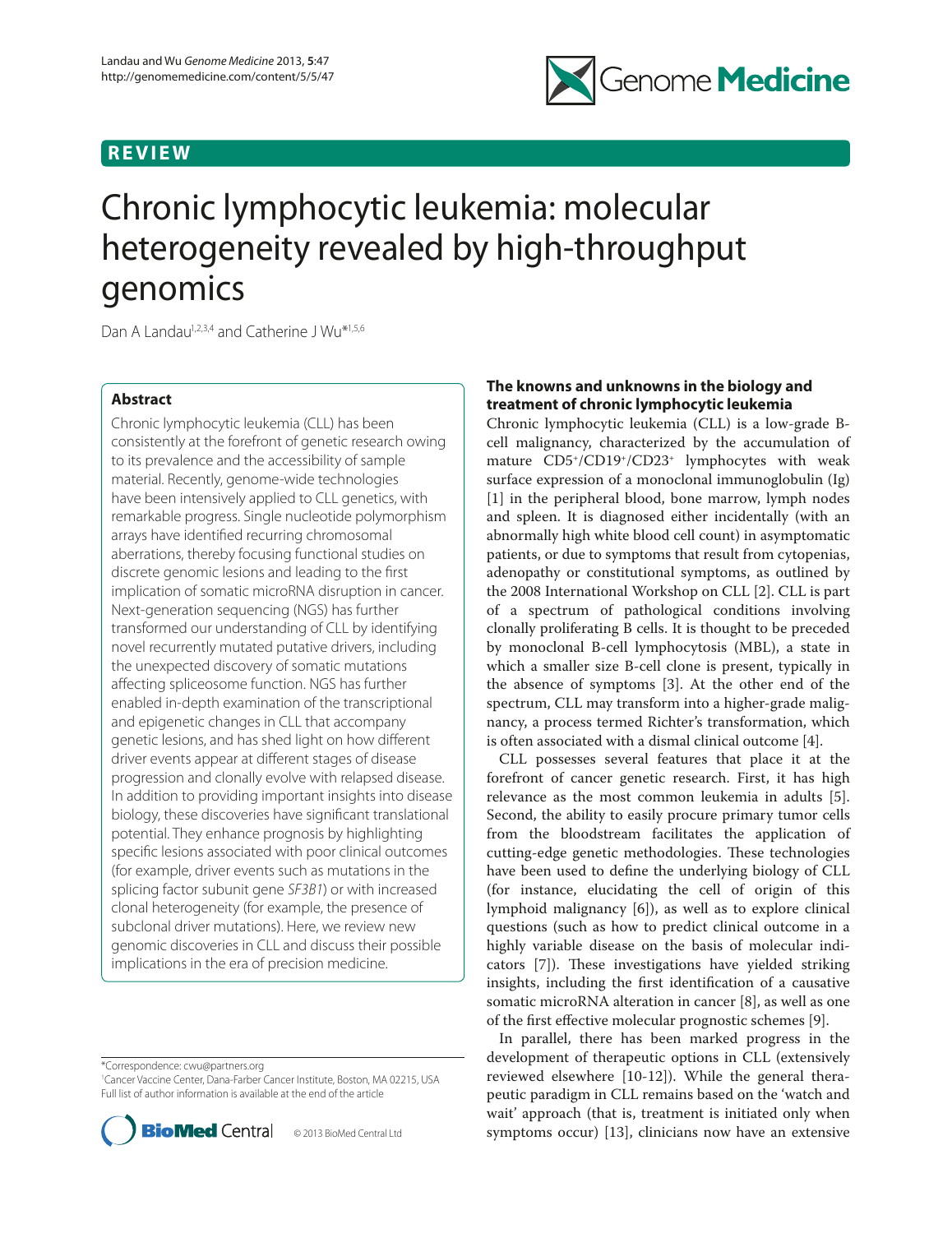array of effective options when treatment is required. For example, combination chemo-immunotherapy with fludarabine, cyclophosphamide and rituximab has yielded excellent long-term results [14]. Additionally, immunotherapy-based therapeutics such as alemtuzumab [15] and allogeneic stem-cell transplantation [16,17] have been demonstrated to provide effective disease control in treatment-refractory or high-risk patients. Importantly, as CLL often affects elderly individuals, more tolerable therapeutic approaches have been successfully applied, such as lenalidomide [18] and bendamustine-based regimens [19]. Most recently, therapies targeting the B-cellreceptor signaling pathway, such as ibrutinib, have generated excitement as they have shown promising efficacy and tolerability in phase II clinical trials [20].

Despite the expansion of therapeutic options for CLL patients, which has improved patient survival, CLL remains largely incurable, and its course is difficult to predict. Furthermore, guidance about appropriate treatment selection on the basis of individual genetic and molecular abnormalities remains limited [21]. A full characterization of the CLL genomic landscape would enable several questions to be addressed. Can we accurately predict the course of the disease? Can we predict which patients will respond to which therapies? And can we use genomic information to target the therapy to the underlying genetic or other alterations? Over the past two years, genomic approaches have been intensively applied for studying this disease and have aided us in answering these important questions (Figure 1). Here, we review the main findings of these investigations as well as their possible biological and clinical implications, focusing on key findings obtained by genomic technologies, such as the expanded compendium of somatic gene alterations and the characterization of clonal evolution and of the epigenetic landscape of CLL.

## **Somatic copy number alterations**

The study of somatic copy number alterations (sCNAs), which are somatically acquired alterations of a genome that result in the cell having an abnormal number of copies of one or more sections of DNA, has revealed a high degree of molecular heterogeneity in CLL (reviewed extensively elsewhere [6,7,22]). Briefly, unlike other lymphoid tumors such as follicular lymphoma or diffuse large B-cell lymphoma, CLL is not characterized by a common translocation involving the Ig loci, but instead by specific recurrent sCNAs (such as chromosome 11q deletions (del(11q)), trisomy 12, del(13q) and del(17p)) that have been observed using comparative genome hybridization [23] and single nucleotide polymorphism (SNP)-array-based investigations [24] (Table 1). Considering the near-diploid genome of CLL (only a small number of sCNAs are typically observed in CLL), these



are probably causative events, as the finding of highly recurrent events against a backdrop of a low background sCNA rate testifies to significant selection and hence to a significant fitness advantage afforded to CLL cells by these lesions. Furthermore, they affect clinical outcome [9]:  $del(13q)$  is associated with a good prognosis whereas  $del(11q)$  and  $del(17p)$  are associated with a poor prognosis with present-day chemo-immunotherapy approaches. Lower frequency lesions have also been identified involving the *MYC* locus [25], the short arm of chromosome 8 [23], and lesions probably affecting *PIK3CA*, *NFKB2* and *MGA* [26,27]. Allele-specific copy number quantification with SNP arrays has also enabled the discovery of frequent copy-neutral loss of heterozygosity in CLL, often resulting in biallelic hits (mutations or epigenetic alterations) in key CLL-related loci, and therefore potentially altering function [24]. For example, duplication of the allele containing the small del $(13q)$  event may be concurrent with the loss of the sister normal allele.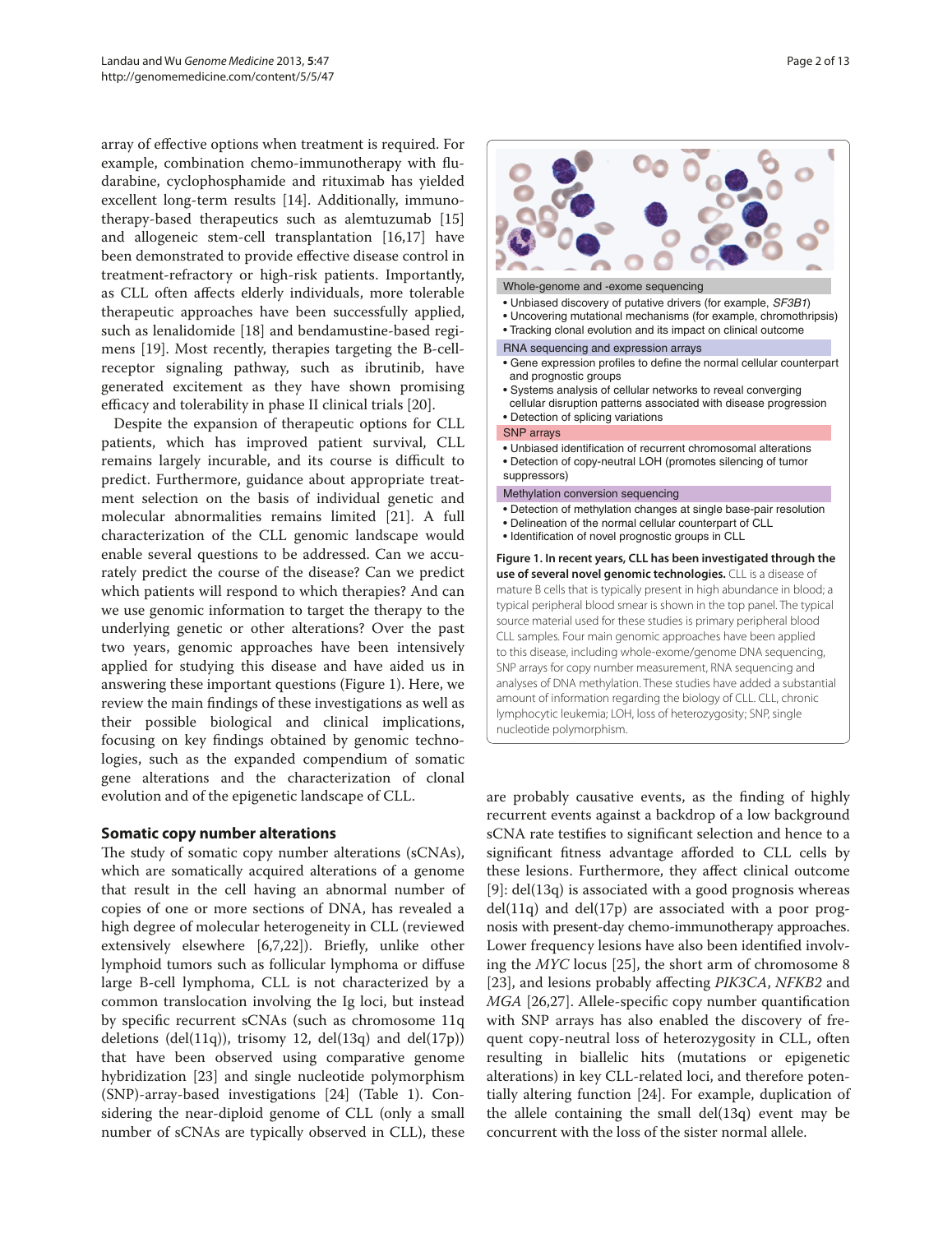| sCNA         | Frequency<br>in CLL $(\% )$ | Likely target                                                                                                                              | Frequency<br>in MBL $(% )$ | More common<br><b>IGHV</b> status | Prognostic<br>significance |
|--------------|-----------------------------|--------------------------------------------------------------------------------------------------------------------------------------------|----------------------------|-----------------------------------|----------------------------|
| del(13q14)   | 57 to 61 [26,27]            | miR-15a/16, encoded in an intron of DLEU2 [8].<br>Its deletion leads to the release of BCL2 from<br>microRNA-mediated down-regulation [28] | 48 [112]                   | None                              | Good [9]                   |
| del(11q22.3) | 6 to 27 [26,27]             | ATM, BIRC3                                                                                                                                 | Rare                       | Unmutated                         | Poor [9]                   |
| Trisomy 12   | 11 to 12 [26,27]            | Unknown [7]                                                                                                                                | 20 [112]                   | None                              | None [9]                   |
| del(17p)     | 6 to 8 [26,27]              | TP53                                                                                                                                       | Rare                       | Unmutated                         | Poor [9]                   |
| amp(2p)      | 7[27]                       | XPO1, BCL11A                                                                                                                               | Unknown                    | Unmutated                         | None [27]                  |
| amp(8q24.21) | 5 [26,27]                   | <b>MYC</b>                                                                                                                                 | Unknown                    | Unmutated                         | Poor [26,27]               |
| del(15q15.1) | 4[27]                       | <b>MGA</b>                                                                                                                                 | Unknown                    | <b>Unknown</b>                    | None [27]                  |
| del(10)(q24) | 2[27]                       | NFKB2                                                                                                                                      | Unknown                    | Unknown                           | Unknown                    |
| del(18p)     | 3 [27]                      | <b>Unknown</b>                                                                                                                             | Unknown                    | Unmutated [27]                    | Unknown                    |
| del(6q)      | 7[27]                       | Unknown                                                                                                                                    | Unknown                    | Unknown                           | Unknown                    |
| amp(3q26.32) | 6[26]                       | PIK3CA                                                                                                                                     | Unknown                    | Unknown                           | Poor [26]                  |
| del(8p)      | 5 [23, 26]                  | Unknown                                                                                                                                    | Unknown                    | <b>Unknown</b>                    | Poor [26]                  |

**Table 1. Recurrent sCNAs in peripheral blood primary CLL samples**

amp, amplification; sCNA, somatic copy number alterations; MBL, monoclonal B-cell lymphocytosis.

By measuring the affected portion of chromosomes across many CLL patient samples, and thus defining the size of minimally affected lesions, these methodologies have contributed to a mechanistic understanding of causative lesions in CLL. For instance, the minimal deleted region in del(13q14) focused functional investigation onto a small number of genetic elements, and ultimately led to the discovery that the microRNAs *miR-15a* and *miR-16-1*, encoded by an intron of *DLEU2*, have a causative role in CLL [8], perhaps through the release of the anti-apoptotic BCL2 protein from microRNA-mediated downregulation [28]. More recently, the case for *miR-15a/16-1* deletion having a causative role in CLL was strengthened with the generation of a CLL mouse model based on knockout of this locus [29]. Significant variation in the size of the deleted region (from approximately 300 kilobases to more than 50 megabases) provides clues to additional contributing genetic components [30]. For example, adjacent hits within large monoallelic deletions (affecting, for example, the *RB1* gene) may have an important contributory role compared with a more isolated effect of the disruption of the microRNA cluster in the shorter biallelic deletions. While del(11q) and del(17p) impact the cellular network primarily due to the deletion of known tumor suppressor genes *ATM* and *TP53*, respectively, the mechanism by which trisomy 12 contributes to lymphoproliferation remains unknown [7]. This is due in part to the large size of the affected lesion (an entire chromosome), which limits the ability to focus investigations on a smaller number of genes; application of large RNA interference screen-based approaches, however, may reveal candidate genes.

Clinical application of this information yielded one of the earliest molecular classification schemata in cancer, predicting the course of disease based on the identity of the sCNA [9]. This is of particular importance in a disease like CLL where the clinical heterogeneity is enormous, with some patients remaining stable without treatment for years or even decades, while others follow a fulminant and treatment-refractory course. Higher genomic complexity - the presence of a high number of sCNAs - has also been associated with worse outcome, including shorter time to first therapy and lower overall survival rate [31,32]. Nevertheless, in contrast to other tumors, CLL has a relative paucity of sCNAs [26]. This observation has led to the suggestion that somatic single nucleotide variants (sSNVs) and indels could play an important role in the pathogenesis of CLL, paving the way for the application of next-generation sequencing (NGS) technologies to this disease.

# **The genomic landscape of CLL probed with next‑generation sequencing**

NGS studies of the CLL genome [33,34] have effectively elucidated the level of genomic complexity in CLL, and have revealed that the average number of non-silent mutations (that is, mutations that alter the protein sequence) is 10 to 20 per each sequenced CLL sample (out of approximately 1,000 somatic mutations per sample detected genome-wide). This is at least an order of magnitude lower than the number of lesions detected in the coding genomes of common epithelial cancers, such as lung cancer or melanoma [35]. Even among hematologic malignancies, the genomic complexity of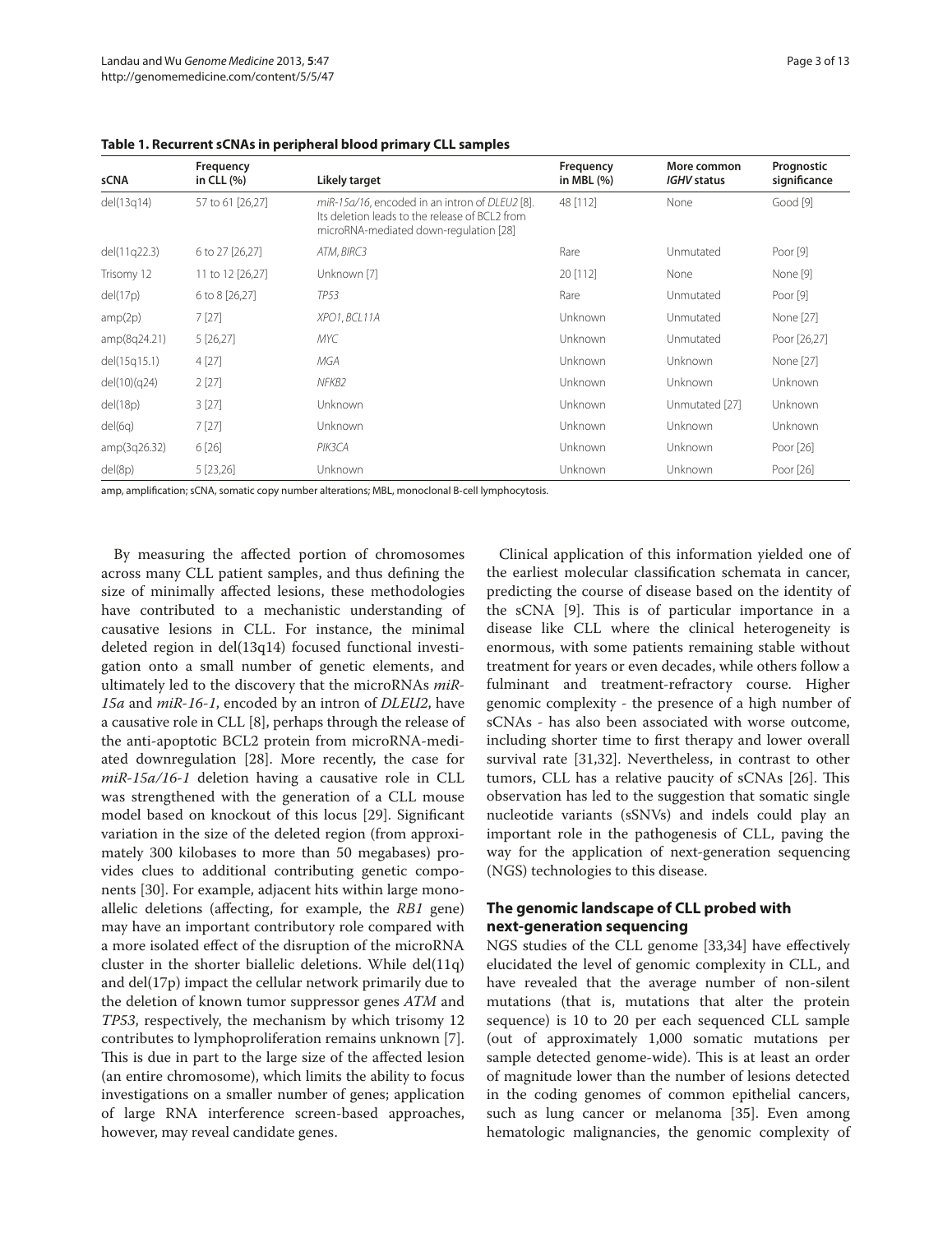CLL is relatively low, similar to that of acute leukemias [36]. The overwhelming majority of sSNVs involve C>T transitions at CpG sites, with some differences in mutation patterns between CLL with mutations in the Ig heavy variable region (*IGHV*-mutated) and CLL lacking *IGHV* mutations (*IGHV*-unmutated), suggestive of the involvement of aberrant somatic hypermutation with error-prone repair [33]. Importantly, the number of mutations in CLL samples from patients who received chemo-immunotherapy before sampling is not significantly increased [34]. These results suggest that, unlike several other cancers such as glioblastoma [37], CLL treatment does not substantially contribute to increased mutagenesis.

NGS has also uncovered an unusual form of genomic complexity in CLL, termed chromothripsis, which results from a massive genomic rearrangement event within a single region through an as yet unknown underlying mechanism [38]. Overall, chromothripsis was detected at a substantial frequency in CLL (approximately 2%) through inference from SNP-array data, and was seen almost exclusively in CLL with *IGHV*-unmutated status and with mutated *TP53.* This observation suggests that although genome integrity is largely preserved in CLL (as demonstrated by its typically near-diploid genome), catastrophic rearrangements can be tolerated and selected within a permissive genetic context. Perhaps unsurprisingly, chromothripsis has been associated with a worse prognosis [27].

Beyond the characterization of the mutational landscape in CLL, NGS has also been used to study, in an unbiased fashion, recurrent genetic alterations in CLL. Putative driver mutations, which are genetic lesions that are likely to confer a significant fitness advantage, have been identified (Tables 2 and 3). The first studies reported whole-genome [33] or whole-exome [39] sequencing of a handful of CLL samples, followed by targeted sequencing of coding mutations detected in these samples in larger validation cohorts. This approach uncovered several important putative drivers, including *MYD88* and *NOTCH1* mutations. An alternative approach using a larger initial cohort probed with whole-exome sequencing has enabled the discovery of a larger number of putative drivers [34,40]. Collectively, these studies have demonstrated wide heterogeneity in the genetic lesions driving CLL transformation and progression, characterized by 'mountains' (that is, highly recurrent genes such as *TP53*) and 'hills' (infrequent but still statistically significant recurrent genes such as *XPO1*), as seen in other sequencing efforts [41].

One of the earliest CLL drivers identified through NGS was *NOTCH1* [33,34,39]. *NOTCH1* encodes a ligandactivated transcription factor that regulates several downstream pathways important for the control of cell growth. One recurrent mutation (c.7544\_7545fsdel) accounts for approximately 80% of all *NOTCH1* mutations and generates a premature stop codon in the PEST domain (a peptide rich in proline (P), glutamic acid (E), serine (S) and threonine (T), thought to act as a signal for protein degradation [42]), which normally limits the intensity and duration of NOTCH1 signaling [39]. Disruption of the PEST domain results in impaired NOTCH1 degradation, as it interferes with phosphorylation of the PEST domain of the receptor and its proteasomal degradation through the FBXW7-SCF ubiquitin ligase complex [43]. This in turn results in accumulation of an active NOTCH1 isoform, which is associated with a distinct transcriptional signature [33]. In CLL, the frequency of *NOTCH1* mutations is above 10%, and tends to occur in CLLs without *IGHV* mutation and with trisomy 12 [44], although it is important to note that the latter association was not found in another recent study [45]. In some studies, the presence of *NOTCH1* mutations provided independent prognostic information and identified a group of patients with intermediate-risk disease [46] and those in whom CLL was more likely to transform into high-grade lymphoma [47]. However, the effect size may not be as prominent as other CLL prognostic indicators, as further studies failed to show an independent prognostic value for the presence of these mutations [47,48].

Another commonly mutated gene is *MYD88*, a critical adaptor molecule of the Toll-like receptor (TLR) complex [33,34], seen in 3 to 8% of CLL cases. After TLR stimulation, MYD88 is recruited to the receptor as a homodimer and forms a complex with IRAK4, leading to activation of IRAK1 and IRAK2. This then leads to the downstream activation of TRAF6 and ultimately to phosphorylation of IκBα and activation of the central Bcell transcription factor, nuclear factor (NF)-κB [49,50]. The recurrent *MYD88* mutation in CLL (L265P) imposes constitutive *MYD88-IRAK* signaling even in the absence of ligand-receptor binding, and thereby provides constitutive NF-κB activity. Of note, *MYD88* L265P mutations have been found exclusively in CLL with mutated *IGHV*. Exactly the same mutation has been identified in other malignancies of mature B cells such as diffuse large B-cell lymphoma [51], central nervous system lymphoma [52] and Waldenström's macroglobulinemia [53]. Furthermore, this aberration is potentially amenable to therapeutic targeting through direct inhibition of the MYD88- IRAK complex, through proteasomal inhibition [54] or even through the inhibition of Bruton's tyrosine kinase (BTK) [55].

Putative drivers can be further categorized based on the cellular pathways they involve. Recurrently mutated genes in CLL can be grouped into seven core cellular networks, in which the genes play well-established roles.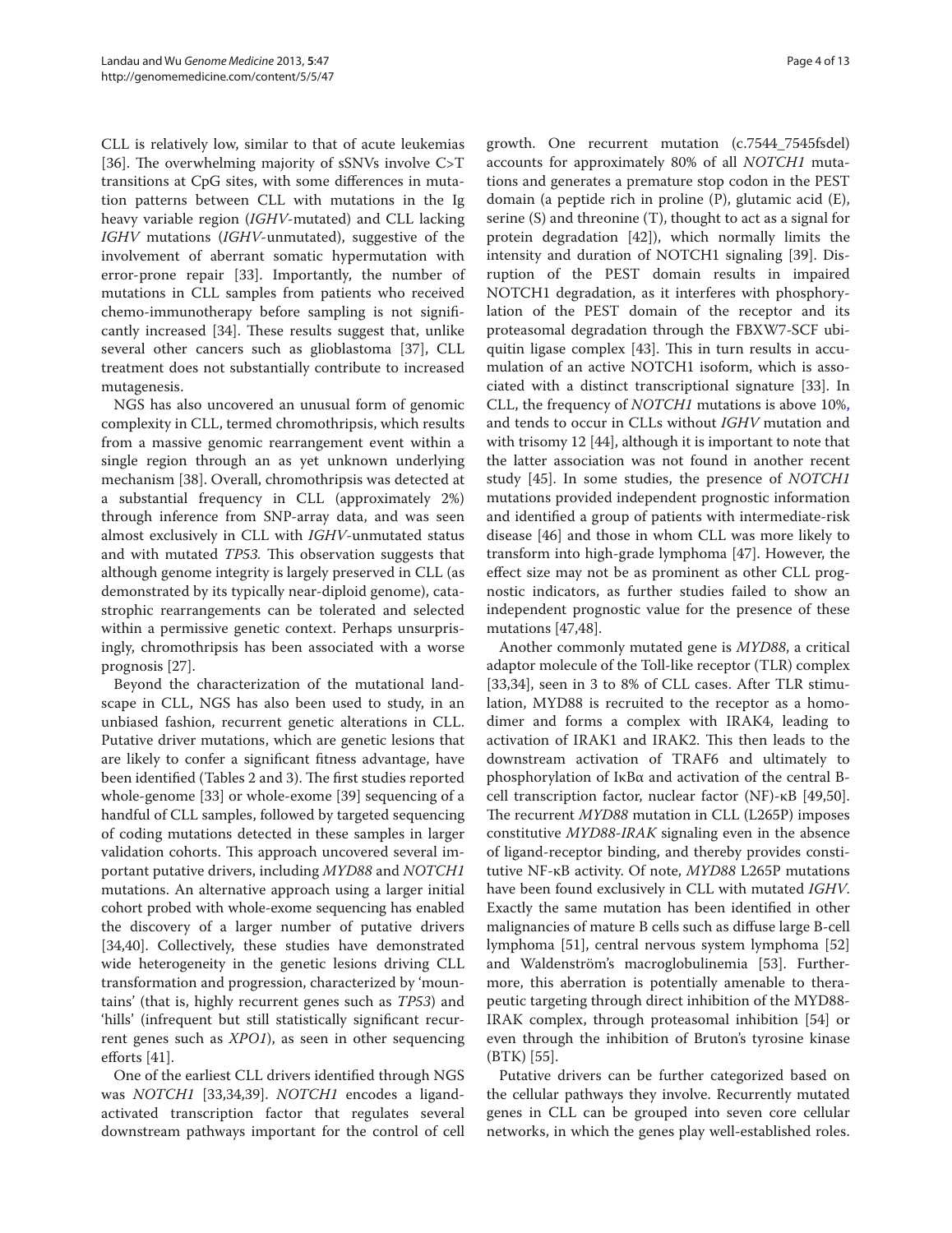| Gene               | Frequency<br>in CLL $(\% )$       | Likely gene<br>function    | Frequency<br>in MBL $(% )$ | Richter's* or<br>chemo-refractory<br>cases | Gene<br>mutation<br>hotspots | More common<br><b>IGHV</b> status | Prognostic<br>significance |
|--------------------|-----------------------------------|----------------------------|----------------------------|--------------------------------------------|------------------------------|-----------------------------------|----------------------------|
| <b>TP53</b>        | 7.5 to 13 [34,39,75]              | Apoptosis, DNA repair      | Rare [76]                  | Yes [46]                                   | Inactivating<br>mutations    | Unmutated                         | Poor [46]                  |
| SE3B1              | 10 to 14 [34,40,<br>75,113]       | Splicing factor            | Rare [76]                  | Yes [46]                                   | K700F                        | Unmutated                         | Poor [34,40]               |
| NOTCH <sub>1</sub> | 10 to 17 [33,34,39,<br>40,75,113] | Developmental<br>processes | Rare [76]                  | Yes [39]                                   | P2515Rfs*4                   | Unmutated                         | Poor [46]                  |
| MYD88              | 3 to 8 [33,34,75]                 | TLR adaptor                | Unknown                    | Unknown                                    | 1265P                        | Mutated                           | None                       |
| ATM                | 8 to 15 [34,75,114]               | DNA repair                 | Unknown                    | Unknown                                    | Inactivating<br>mutations    | Unmutated                         | Poor [114]                 |
| <b>BIRC3</b>       | 4 [39,59]                         | NF-KB pathway<br>inhibitor | Absent [59]                | Yes [59]                                   | Inactivating<br>mutations    | Unmutated                         | Poor [46]                  |

**Table 2. High-frequency recurrently mutated genes in CLL**

\*Richter's transformation, in which CLL transforms to a higher-grade malignancy.

**Table 3. Low-frequency recurrently mutated genes in CLL**

| Gene              | Frequency (%)  | Likely gene function      |  |
|-------------------|----------------|---------------------------|--|
| XPO1              | 2 to 4 [33,75] | Nuclear export            |  |
| CHD <sub>2</sub>  | 4 to 5 [40,75] | Chromatin modification    |  |
| POT <sub>1</sub>  | 3 to 5 [40,75] | Telomere maintenance      |  |
| HIST1H1F          | 3[75]          | Histone protein           |  |
| <b>NRAS</b>       | 3 [75]         | Cell growth               |  |
| <b>BCOR</b>       | 3[75]          | Apoptosis regulation      |  |
| 7MYM3             | 3 [34,75]      | Chromatin modification    |  |
| RIPK1             | 3[75]          | Inflammatory pathway      |  |
| SAMHD1            | 3[75]          | Innate immune response    |  |
| <b>KRAS</b>       | 2[75]          | Cell growth               |  |
| MED <sub>12</sub> | 2[75]          | Gene transcription        |  |
| <b>ITPKB</b>      | 2[75]          | B-cell signaling          |  |
| DDX3X             | 2 [34, 75]     | RNA helicase              |  |
| FGR2              | 1 [75]         | Transcription factor      |  |
| FBXW7             | 3[34,75]       | Ubiquitination            |  |
| KLHL6             | 2[33]          | B-cell receptor signaling |  |
| MAPK1             | 3[34]          | MAP kinase                |  |
| LRP1B             | 5[40]          | LDL receptor family       |  |

As shown in Figure 2, these include DNA repair and cellcycle control, Notch signaling, inflammatory pathways, Wnt signaling, RNA splicing and processing (found to be present in close to one-third of CLLs [56]), B-cell receptor signaling and chromatin modification. Pathway analysis may also be beneficial to detect commonly disrupted pathways that may be of high biological relevance but that do not contain a single highly recurrent gene, and may be missed by gene-centric analytic approaches. One such example is disruption of the Wnt pathway [34], a key player in CLL biology [57,58].

Although the unbiased approach of whole-exome sequencing of large cohorts is highly effective at detecting putative drivers, it may still miss important drivers, either owing to lack of power to detect lower frequency events or to the patient characteristics of the investigated cohort. A striking example of such drivers is the case of *BIRC3*-inactivating mutations, which have not been detected in most of the large sequencing efforts. Targeted sequencing of the *BIRC3* coding sequence in CLL showed that *BIRC3* inactivation is particularly common in fludarabine-refractory patients (24%) [59]. BIRC3, along with TRAF2 and TRAF3, cooperates in negatively regulating MAP3K14, an activator of the non-canonical pathway of NF-κB signaling [60], and therefore *BIRC3* mutations result in constitutive NF-κB activation [59]. Thus, *BIRC3* mutations join *SF3B1* (described in the next section), *NOTCH1* and *TP53* as mutations that contribute to chemo-refractoriness [61]. This example highlights the need to include specific patient groups in sequencing efforts. Furthermore, it supports the idea that driver landscapes of similar types of malignancies can guide driver identification, as the study of *BIRC3* in CLL was prompted by its discovery in splenic marginal zone lymphoma [62].

# **Spliceosome mutations are important driver events in CLL**

One of the most unexpected and important findings arising from an unbiased NGS discovery approach was the identification of *SF3B1* as one of the most recurrently mutated genes in CLL [63]. *SF3B1* is a central component of the U2 spliceosome, which orchestrates the excision of introns from pre-mRNA to form mature mRNA [64]. Strikingly, *SF3B1* mutations are found in 10 to 14% of CLLs, particularly in CLL without *IGHV* mutation [34,40]. This discovery coincided with the report of frequent somatic disruptions of the splicing machinery in myelodysplastic syndrome [65], thereby marking a new important path to oncogenesis in hematological malignancies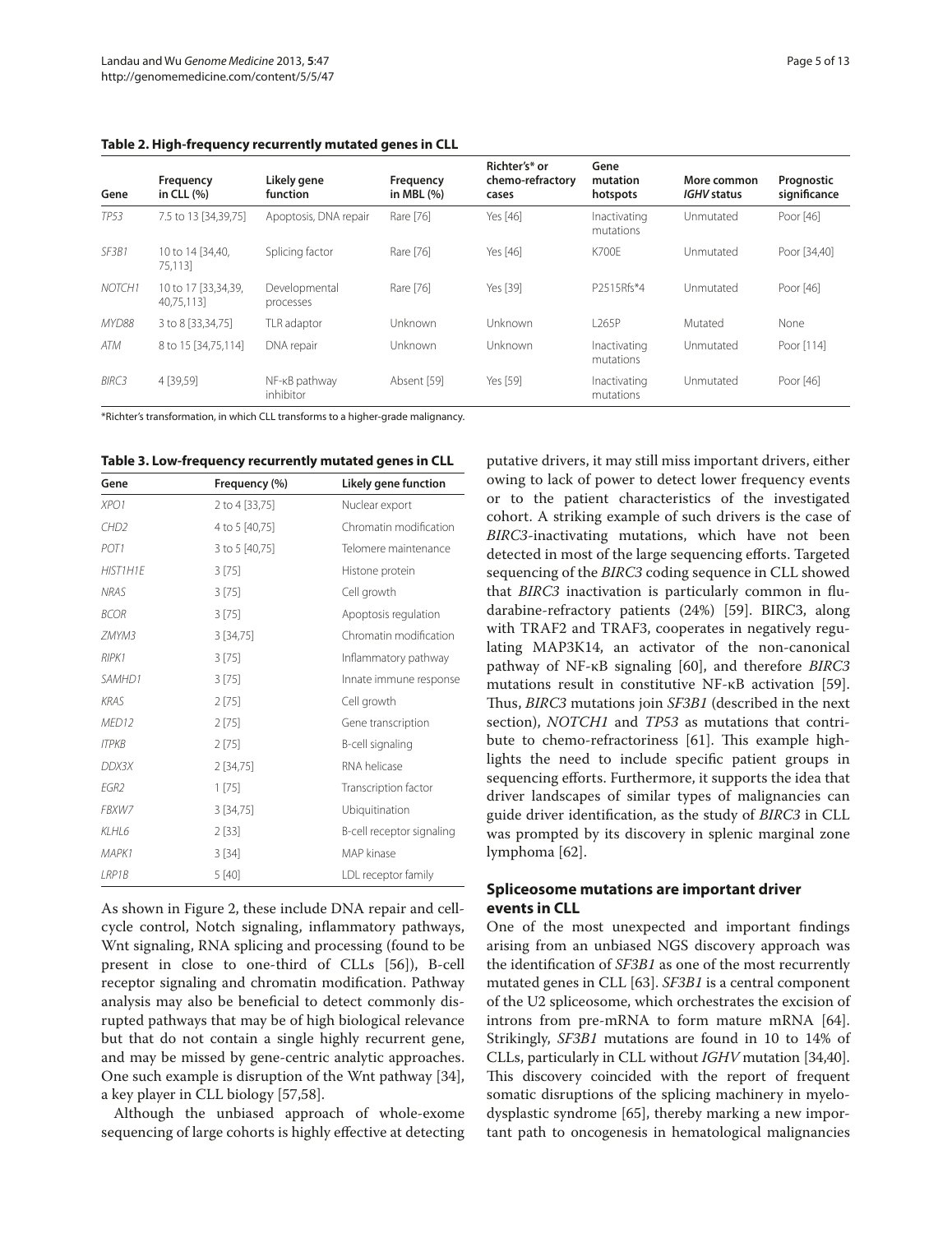

[66-70], as well as in solid malignancies [71,72]. The identification of a recurrently mutated gene in both unmutated *IGHV* CLL and myeloid malignancies may hint at a role of dysregulated hematopoietic stem/progenitor cells in some mature lymphoid malignancies [70].

The pathogenic role of *SF3B1* mutations is not only supported by its frequent occurrence in CLL, but also by the fact that mutations cluster in evolutionarily conserved hotspots within its carboxy-terminal repeat HEAT domains, whose function remains unknown [34].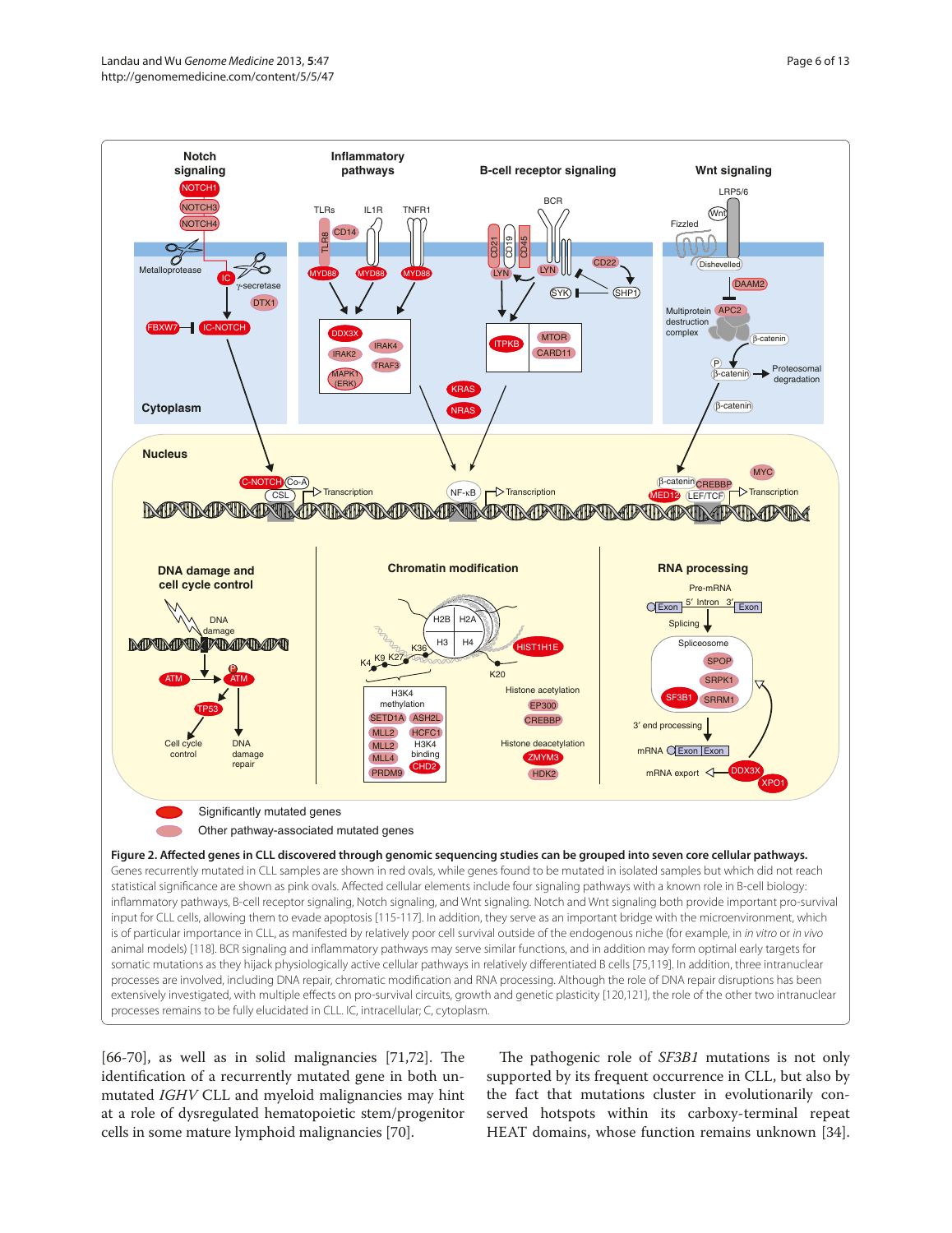*SF3B1* mutations potentially lead to a defective spliceosome complex that is incapable of performing the correct splicing steps. It has been reported that CLL cells with *SF3B1* mutations show defective splicing activity, with a high ratio of unspliced to spliced *BRD2* and *RIOK3* mRNA, transcripts that have previously been shown to require SF3b spliceosome activity [34,73]. Elevated levels of truncated mRNA of the transcription factor *FOXP1* and additional proteins that are SF3b spliceosome targets have been reported in association with *SF3B1* mutation [40]. The precise mechanistic aspects of *SF3B1* mutation, however, are still under investigation. Of note, in addition to *SF3B1* mutations, disruptions of other aspects of RNA processing have been observed in CLL, including recurrent mutations in *DDX3X* and *XPO1* [34], highlighting the importance of RNA processing in CLL.

Patients with *SF3B1*-mutated CLL have a shorter time to treatment, a shorter time to disease progression and lower overall survival rates [34,40]. These mutations were also found in higher rates in patients with chemorefractory CLL [69]. Other data indicate that the *SF3B1* mutation may be a later event in CLL, as it was observed to be acquired in patients with relapsed disease [74], or that it expands from a minor subclone to become the dominant subclone upon relapse [75]. Along the same lines, it has been suggested that it is rarely seen in MBL [76], a clonal condition that is thought to precede CLL, although the sample size, particularly of CLL samples with unmutated *IGHV*, may have been too small to adequately address this question. *SF3B1* mutations therefore may have a role in clonal evolution in CLL, emerging later in the disease course, and in relapsed or refractory disease.

## **Clonal evolution drives CLL progression**

One of the main challenges for cancer therapeutics is the plasticity of cancer - its ability to adapt both to host defenses and to treatment. A central component of this plasticity is clonal evolution fueled by the coexistence of multiple subpopulations within the tumor [77]. These concepts were first demonstrated in CLL using cytogenetic technologies [78] and more recently using SNP arrays, which have also shown that relapsed disease is genetically altered compared with disease at diagnosis [23,79,80].

With the advent of NGS, clonal evolution has been characterized at unprecedented resolution using wholegenome sequencing of small cohorts of patients with a variety of cancers [81-84]. In CLL, whole-genome sequencing was performed to track clonal heterogeneity in three CLL patients subjected to repeated cycles of therapy [85]. Notably, three very different temporal patterns of repopulation of the leukemic cell mass emerged after therapy, varying from a stable equilibrium between five subpopulations over the course of years in one patient, to marked shifts, in which one minor subclone replaced the dominant clone entirely, in another. These findings suggest the existence in CLL of an intricate 'ecology' in which a complex interplay is present between intrinsic and extrinsic/environmental factors that control the balance between different subpopulations within the entire CLL population [86].

Recently, we investigated clonal evolution in CLL by using whole-exome sequencing [75]. The methodologies developed in this study enabled the analysis of a large cohort of samples involving 149 patients, including 18 cases that were followed longitudinally. By studying the allelic fraction of each mutation, the proportion of the subpopulation that harbored it among the entire cancercell mass was inferred, and each mutation event was classified as either clonal, meaning a mutation that affects all cancer cells (and corresponding to a founder mutation or an earlier mutation that underwent a complete selective sweep that eliminated all other cancer cells not bearing this mutation), or subclonal, which affects a subpopulation of cancer cells (representing events acquired later in the disease course).

This framework enabled the inference of the temporal order of genetic driver events in CLL, with the identification of earlier (for example, *MYD88* mutation) and later events (for example, *TP53* mutation) in disease progression. We also tracked clonal evolution longitudinally in 18 patients [75], observing that patients who received therapy had a higher rate of clonal evolution, suggesting that perhaps chemotherapy itself can hasten the evolutionary process. Finally, clonal heterogeneity was linked to adverse clinical outcome, adding a further dimension to current efforts to link discrete somatic mutations to outcome. These findings suggest that it is not only the presence or absence of a mutation that should be considered in analyses of the impact of mutations on clinical outcome, but also the size of the subpopulation a mutation affects. This finding has important clinical implications that can be tested in prospective clinical trials.

# **Beyond somatic genetic alterations: epigenetic changes in CLL**

Cancer has traditionally been viewed as a disease driven by the accumulation of genetic mutations [87]. This paradigm has been increasingly modified as cumulative evidence has suggested that the disruption of epigenetic regulatory mechanisms has a critical role in neoplastic transformation [88,89]. In CLL, for example, epigenetic modifications have been implicated in the recurrent microRNA deregulation observed in *miR-15a/16* and the related *miR-29b* [90]. Histone deacetylases were shown to be overexpressed in CLL, and mediate the epigenetic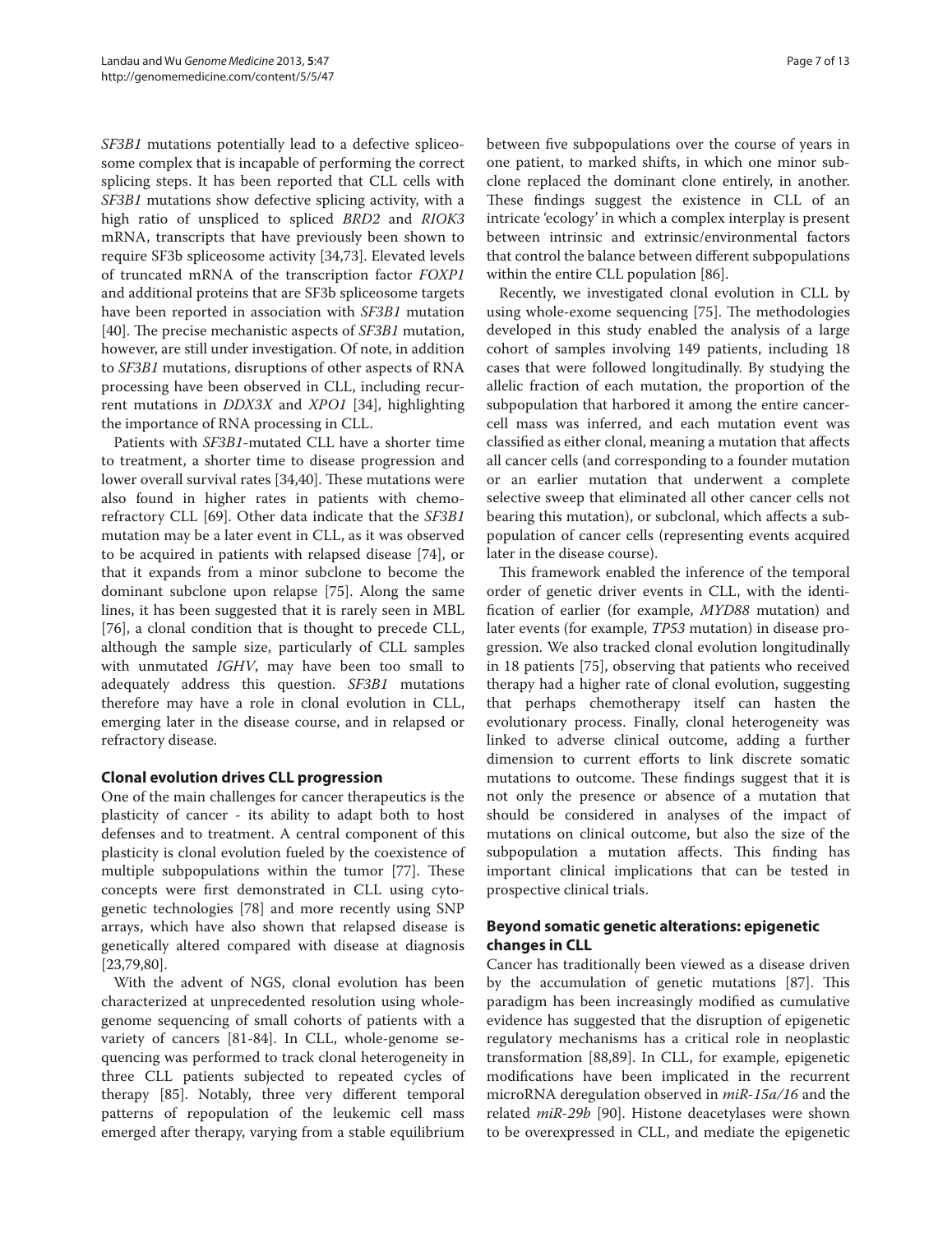silencing of microRNAs through removal of the activating chromatin modification H3K4me2.

Perhaps the best-studied epigenetic modification in CLL has been direct DNA methylation, which occurs at the cytosine residue of the CpG dinucleotide in mammalian genomes. Patterns of DNA methylation can be inherited across generations of somatic cells as they are stably maintained through somatic cell division. This type of epigenetic alteration is at least as common as mutational events in the development of cancer [91]. Published reports of epigenetic gene dysregulation in CLL include hypomethylation of *BCL2* [92] and *TCL1*  [93], as well as silencing of *DAPK1* through promoter hypermethylation, which recapitulates a germline mutation found in a kindred of familial CLL [94].

More recently, genome-wide platforms have been applied to the study of DNA methylation in CLL. DNA methylation arrays detect representative methylation sites across the entire genome and have been used to identify regions with differential methylation in CLL samples with mutated or unmutated *IGHV* status [95]. Most of these differentially methylated regions have been reported to lie outside CpG islands, to remain stable over time and to involve multiple genes important in CLL biology, such as *ZAP70*, *NOTCH1* and *IBTK*, as well as epigenetic regulators (such as *DNMT3B*) and NF-κB/ tumor necrosis factor (TNF) pathway genes [95]. Similar investigations were performed comparing CLL samples with high and low CD38 expression, and found variable methylation in the *DLEU7* gene [96]. Finally, pervasive methylation changes have been observed across numerous microRNA sites in CLL samples compared with normal B cells, which were associated with large changes in expression of these microRNAs [97].

Bisulfite conversion coupled with NGS has also been used to delineate DNA methylation across the entire genome at base-pair resolution [98]. Using this method, methylation profiles have been shown to vary substantially between CLL with mutated versus unmutated *IGHV* status and to mirror epigenetic differences seen between naive and memory B cells. The methylation patterns observed in the study allowed the authors to identify, in addition to the mutated and unmutated *IGHV* subsets, a third subset of CLL samples with distinct clinical behavior (an intermediate prognosis group, with a better prognosis than patients with *IGHV*-unmutated CLL and a worse prognosis than those with *IGHV* mutations), and an intermediate level of *IGHV* somatic hypermutation. Another method using bisulfite conversion focuses on a representative sample of CpG sites termed reduced representation bisulfite sequencing (RRBS). This method has been found to be highly informative, and is less costly than whole-genome bisulfite conversion [99]. The application of RRBS to CLL [100] has shown that differentially methylated regions are enriched for transcription factors, including the homeobox family of proteins. Furthermore, DNA methylation serves to enhance particular critical pathways in CLL, such as Wnt signaling, by the simultaneous hypermethylation of pathway antagonists (for example, *DKK*) and hypomethylation of Wnt ligands and transcription factors (for example, *TCF7*), with the net result of decreased antagonist transcription and increased agonist transcription, respectively. Collectively, these studies have shown that DNA methylation probably plays a significant role in CLL biology.

# **Profiling the transcriptional landscape of CLL to understand the impact of genetic and epigenetic alterations on the cellular network**

The various genetic and epigenetic alterations described earlier can affect the cellular network and lead to systemwide transcriptional changes. Studying the transcriptome enables an understanding of how mutations alter cellular behavior, and this should give a better idea of the ultimate phenotype. Expression arrays have been used to study CLL for many years in an effort to define subtypes related to clinical outcomes (reviewed extensively elsewhere [101-103]). These methodologies have also been used to classify different subtypes (for example, *IGHV*-mutated versus *IGHV*-unmutated) as well as to try and identify the normal cellular counterpart of CLL (that is, the closest normal B-cell phenotype that may serve as a cell of origin for CLL) [104].

A systems-level examination of the transcriptional landscape of CLL has the potential to reveal subsets of patients with disparate risks for CLL progression. By studying individual pathway disruptions, these pathways were shown to converge as patients progressed before treatment and to assume similar transcriptional profiles closer to the point at which they required treatment [105]. Thus, the transcriptional profile of CLL can be reduced from a daunting number of individual genes to a handful of meaningful pathway annotations with important biological and clinical implications.

High-throughput RNA sequencing has enabled the harnessing of NGS technology for the study of transcriptional profiles. A pilot study compared RNAsequencing data from a small number of samples with mutated versus unmutated *IGHV*, the most wellestablished prognostic factor in CLL [106]. In addition to identifying 156 differentially expressed genes, the study identified a large number of differentially expressed noncoding RNAs as well as marked changes in splice variants between the two prognostic groups. Thus, this methodology is capable of providing a wealth of information in comparison with microarray-based gene expression profiling, with the potential to demonstrate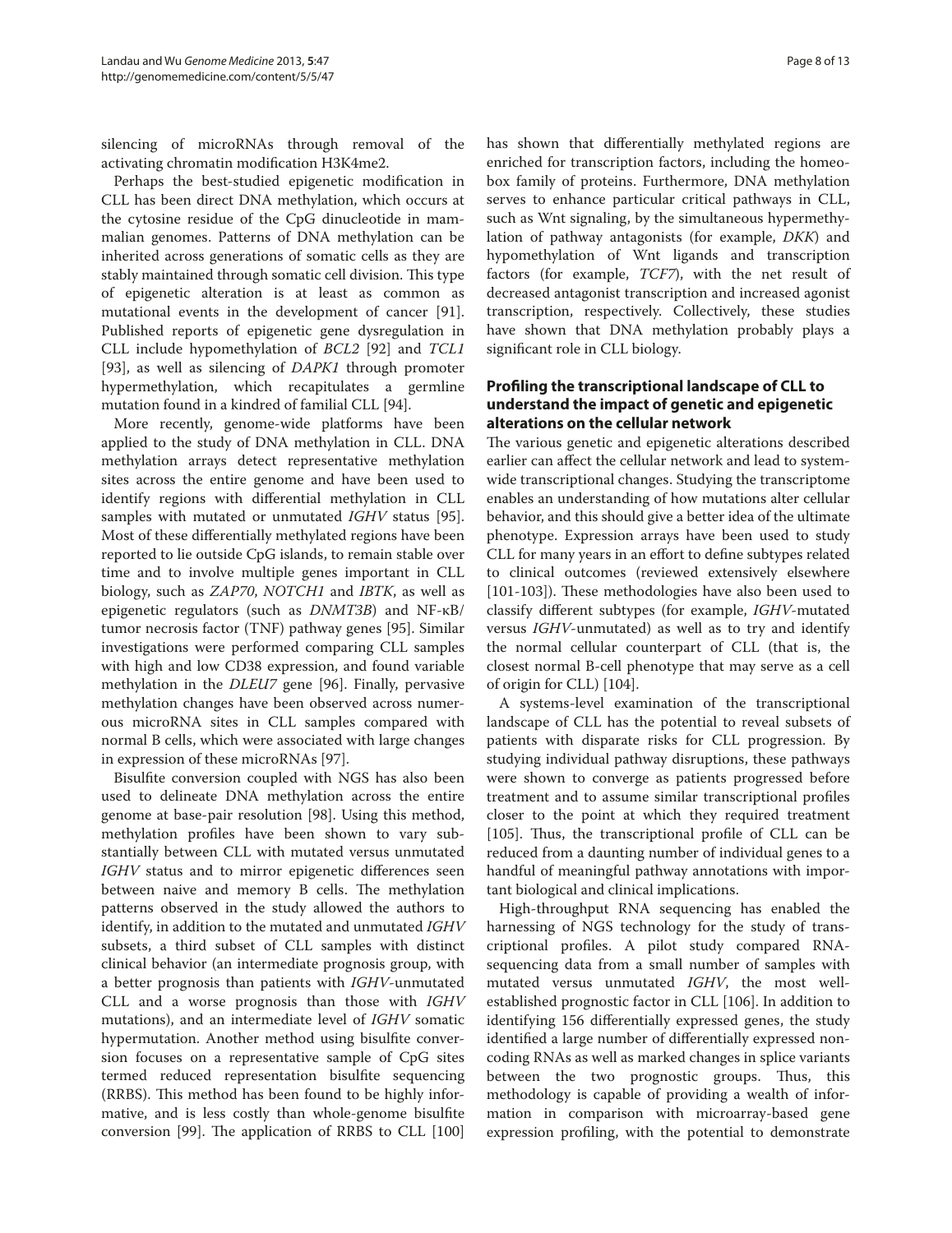how genetic and epigenetic changes translate at the cellular network level.

## **Conclusions and future directions**

The intensive application of NGS to the study of CLL has yielded remarkable insights over a short period of time, and it is likely that the exponential growth in our understanding of this disease will continue in the coming years. The use of these novel technologies has identified expected (for example, *TP53* and *ATM* mutations) and unexpected CLL drivers (for example, *SF3B1*), and has opened new avenues of research, such as the study of splicing abnormalities (Figure 2). NGS has also revealed the tremendous degree of genetic heterogeneity in CLL, both among patients and within individual leukemias over time.

Delineating the inter-patient genetic heterogeneity of CLL has high translational potential. First, novel genetic abnormalities such as *NOTCH1*, *SF3B1* and *BIRC3* mutations carry prognostic significance, and will probably be used in the future to predict the highly variable clinical course of CLL, beyond the established predictive factors such as *IGHV* mutation status and cytogenetic abnormalities [46]. Second, these lesions may also be informative regarding treatment stratification - similar to the use of *TP53* disruption today, which is known to be associated with chemo-refractory disease [2]. Finally, some of the genetic lesions identified by NGS represent attractive candidates for targeted therapy. NOTCH1, for example, is already being targeted by some drugs under development [107]. The promising results obtained with inhibitors of BCR signaling (that is, the BTK inhibitor ibrutinib and the PI3K- $\delta$  inhibitor GS-1101 [20]) suggest that future research should also focus on how these drugs affect CLL cells with different driver lesions.

The emerging understanding of intra-tumoral genetic heterogeneity in CLL may also eventually have a clinical impact. Studying clonal evolution in relation to therapy could help us to refine our understanding of resistance mechanisms and repopulation kinetics. For example, studying the genomes of relapsed CLL compared with pre-treatment CLL patients could be informative with respect to specific lesions or mutations that are selected *in vivo* in the setting of therapeutic bottlenecks. Collecting multiple longitudinal samples throughout the disease and treatment process could highlight the comparative kinetics of different subpopulations, enhancing our understanding of the evolutionary process. It will also enable us to gain an understanding of the impact of targeting early clonal lesions compared with late aggressive subclonal drivers on therapeutic outcome. Finally, the suggestion that therapy itself can accelerate clonal evolution could influence the current paradigm of genespecific discovery, by challenging us to conceive therapeutic strategies to directly address and anticipate clonal evolution, which has been demonstrated to affect clinical outcome [75].

Future directions for NGS-based studies will probably also include studying the entire continuum of CLL, from MBL to Richter's transformation [39,61]. Studying MBL may be particularly informative regarding the nascent stages of CLL and the critical genetic steps required for transformation to CLL. In addition, focusing on distinct groups of patients, such as those with poor clinical outcome (rapid progression and poor treatment response), would assist in defining the genetic elements that contribute to disease heterogeneity. Some of these have already been identified, such as the long-established role of mutations in *TP53* and *ATM*, as well as the more recent identification of the poor prognostic significance of *SF3B1* and *BIRC3* mutations*.* However, it is likely that other somatic events or specific mutation combinations can affect clinical phenotype, and a comprehensive mapping of these elements will improve prognostication. Pathway analysis, as portrayed in Figure 2, may also unravel how disruption of different parts of the cellular machinery can translate into altered clinical outcome.

Moreover, these technologies are likely to be applied to studying inherited predisposition for CLL [108,109], as this disease has a high incidence of familial cases. This area of investigation might provide important clues to the interaction between existing germline mutations and acquired somatic mutagenesis. Finally, probing the epigenetic profile of CLL is currently in its nascent stages and will likely lead to a better understanding of genomewide levels of epigenetic modifications, as well as how different populations within the cancer-cell mass differ in their epigenetic profiles and how this affects functional diversity. For example, these epigenetic differences might lead to variations in proliferative capacity, pluripotent potential [110] or ability to resist therapy [111].

Ultimately, a comprehensive understanding of the genetic basis of CLL will assist in stratifying patients and matching treatments with genetic lesions, with a goal of developing targeted therapies to improve CLL management. The wealth of emerging genetic data has great potential to provide new paths for improved treatment options for this disease, and will require focused translational efforts to enable the application of this knowledge into clinical care.

#### **List of abbreviations**

BTK, Bruton's tyrosine kinase; CLL, chronic lymphocytic leukemia; Ig, immunoglobulin; IGHV, Ig heavy variable region; MBL, monoclonal B-cell lymphocytosis; NF, nuclear factor; NGS, next-generation sequencing; RRBS, reduced representation bisulfite sequencing; sCNA, somatic copy number alteration; SNP, single nucleotide polymorphism; sSNV, somatic single nucleotide variant; TLR, Toll-like receptor; TNF, tumor necrosis factor.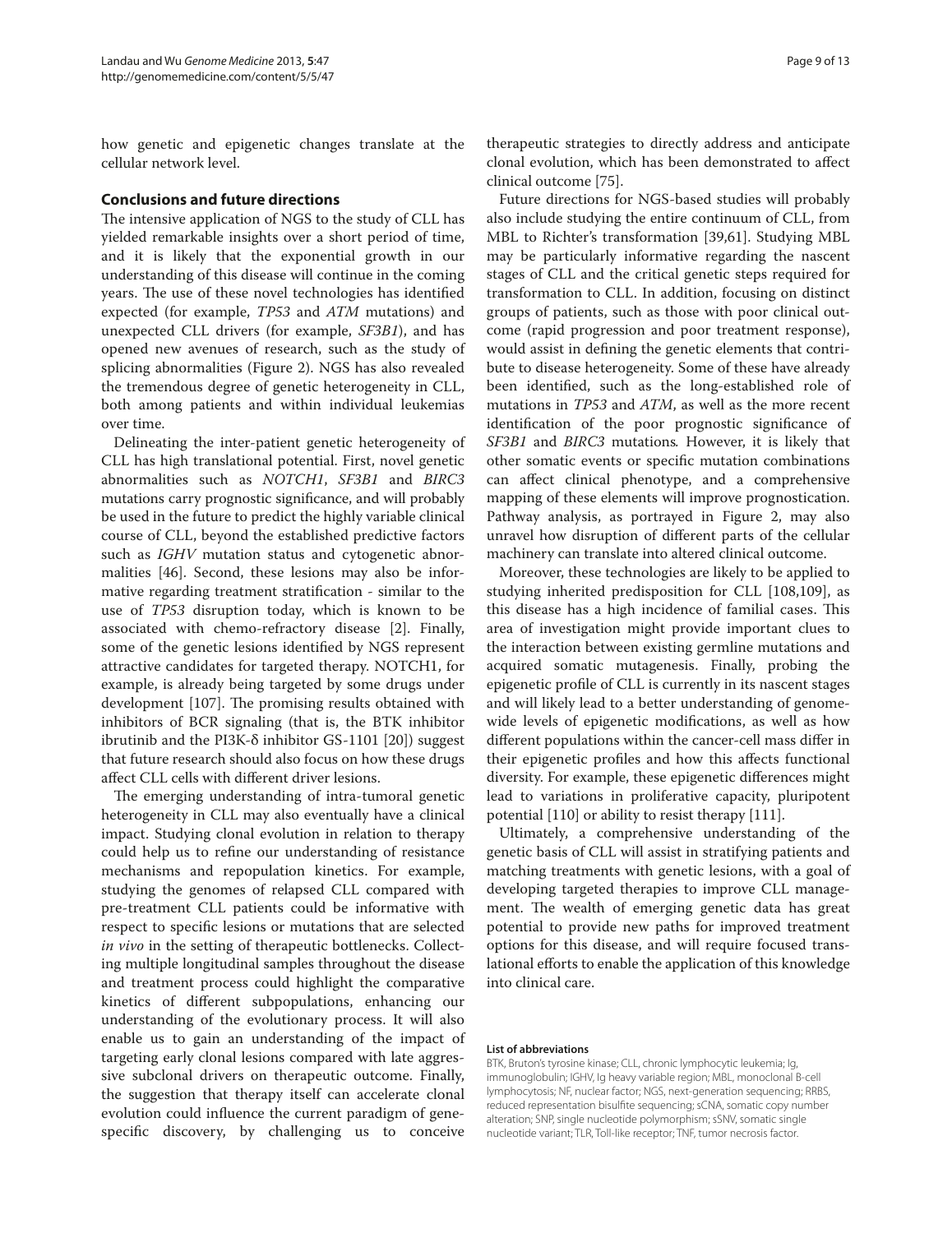## **Competing interests**

The authors declare that they have no competing interests.

#### **Acknowledgements**

DAL acknowledges support from the American Society of Hematology (Research Award for Fellows-in-Training) and the American Cancer Society. CJW acknowledges support from the Blavatnik Family Foundation, the Lymphoma Research Foundation, NHLBI (1RO1HL103532-01; 1RO1HL116452-01) and NCI (1R01CA155010-01A1), and is a recipient of a Leukemia Lymphoma Translational Research Program Award and an AACR SU2C Innovative Research Grant.

## **Author details**

1 Cancer Vaccine Center, Dana-Farber Cancer Institute, Boston, MA 02215, USA. <sup>2</sup>Broad Institute, Cambridge, MA 02142, USA. <sup>3</sup>Department of Hematology, Yale Cancer Center, New Haven, CT 06510, USA. <sup>4</sup>Université Paris Diderot, Paris 75013, France. <sup>5</sup>Division of Medical Oncology, Dana-Farber Cancer Institute, Boston, MA 02215, USA. <sup>6</sup>Department of Medicine, Brigham and Women's Hospital, Harvard Medical School, Boston, MA 02215, USA.

## Published: 29 May 2013

### **References**

- 1. Parker TL, Strout MP: Chronic lymphocytic leukemia: prognostic factors and impact on treatment. *Discov Med* 2011, 11:115-123.
- Hallek M, Cheson B, Catovsky D, Caligaris-Cappio F, Dighiero G, Döhner H, Hillmen P, Keating M, Montserrat E, Rai K, Kipps T, International Workshop on Chronic Lymphocytic Leukemia: Guidelines for the diagnosis and treatment of chronic lymphocytic leukemia: a report from the International Workshop on Chronic Lymphocytic Leukemia updating the National Cancer Institute-Working Group 1996 guidelines. *Blood* 2008, 111:5446-5456.
- Shanafelt TD, Ghia P, Lanasa MC, Landgren O, Rawstron AC: Monoclonal B-cell lymphocytosis (MBL): biology, natural history and clinical management. *Leukemia* 2010, 24:512-520.
- Tsimberidou A, Keating M, Wierda W: Richter's transformation in chronic lymphocytic leukemia. *Oncology* 2007, 2:265-271.
- 5. Chiorazzi N, Rai KR, Ferrarini M: Chronic lymphocytic leukemia. *N Engl J Med*  2005, 352:804-815.
- 6. Zenz T, Mertens D, Küppers R, Döhner H, Stilgenbauer S: From pathogenesis to treatment of chronic lymphocytic leukaemia. *Nat Rev Cancer* 2010, 10:37-50.
- 7. Zenz T, Mertens D, Dohner H, Stilgenbauer S: Importance of genetics in chronic lymphocytic leukemia. *Blood Rev* 2011, 25:131-137.
- Calin G, Dumitru C, Shimizu M, Bichi R, Zupo S, Noch E, Aldler H, Rattan S, Keating M, Rai K, Rassenti L, Kipps T, Negrini M, Bullrich F, Croce C: Frequent deletions and down-regulation of micro- RNA genes *miR15* and *miR16* at 13q14 in chronic lymphocytic leukemia. *Proc Natl Acad Sci U S A* 2002, 99:15524-15529.
- 9. Döhner H, Stilgenbauer S, Benner A, Leupolt E, Kröber A, Bullinger L, Döhner K, Bentz M, Lichter P: Genomic aberrations and survival in chronic lymphocytic leukemia. *N Engl J Med* 2000, 343:1910-1916.
- 10. Hillmen P: Using the biology of chronic lymphocytic leukemia to choose treatment. *Hematology Am Soc Hematol Educ Program* 2011, 2011:104-109.
- 11. Brown JR: The treatment of relapsed refractory chronic lymphocytic leukemia. *Hematology Am Soc Hematol Educ Program* 2011, 2011:110-118.
- 12. Lamanna N: Treatment of older patients with chronic lymphocytic leukemia. *Curr Hematol Malig Rep* 2012, 7:21-25.
- 13. CLL Trialists Collaborative Group: Chemotherapeutic options in chronic lymphocytic leukemia: a meta-analysis of the randomized trials. *J Natl Cancer Inst* 1999, 91:861-868.
- 14. Hallek M, Fischer K, Fingerle-Rowson G, Fink AM, Busch R, Mayer J, Hensel M, Hopfinger G, Hess G, von Grunhagen U, Bergmann M, Catalano J, Zinzani PL, Caligaris-Cappio F, Seymour JF, Berrebi A, Jager U, Cazin B, Trneny M, Westermann A, Wendtner CM, Eichhorst BF, Staib P, Buhler A, Winkler D, Zenz T, Bottcher S, Ritgen M, Mendila M, Kneba M, *et al.*: Addition of rituximab to fludarabine and cyclophosphamide in patients with chronic lymphocytic leukaemia: a randomised, open-label, phase 3 trial. *Lancet* 2010, 376:1164-1174.
- 15. Lozanski G, Heerema NA, Flinn IW, Smith L, Harbison J, Webb J, Moran M, Lucas M, Lin T, Hackbarth ML, Proffitt JH, Lucas D, Grever MR, Byrd JC:

#### Alemtuzumab is an effective therapy for chronic lymphocytic leukemia with p53 mutations and deletions. *Blood* 2004, 103:3278-3281.

- 16. Sorror M, Storer B, Sandmaier B, Maris M, Shizuru J, Maziarz R, Agura E, Chauncey T, Pulsipher M, McSweeney P, Wade J, Bruno B, Langston A, Radich J, Niederwieser D, Blume K, Storb R, Maloney D: Five-year follow-up of patients with advanced chronic lymphocytic leukemia treated with allogeneic hematopoietic cell transplantation after nonmyeloablative conditioning. *J Clin Oncol* 2008, 26:4912-4920.
- 17. Sorror ML, Storer BE, Maloney DG, Sandmaier BM, Martin PJ, Storb R: Outcomes after allogeneic hematopoietic cell transplantation with nonmyeloablative or myeloablative conditioning regimens for treatment of lymphoma and chronic lymphocytic leukemia. *Blood* 2008, 111:446-452.
- 18. Badoux XC, Keating MJ, Wen S, Lee BN, Sivina M, Reuben J, Wierda WG, O'Brien SM, Faderl S, Kornblau SM, Burger JA, Ferrajoli A: Lenalidomide as initial therapy of elderly patients with chronic lymphocytic leukemia. *Blood* 2011, 118:3489-3498.
- 19. Fischer K, Cramer P, Busch R, Bottcher S, Bahlo J, Schubert J, Pfluger KH, Schott S, Goede V, Isfort S, von Tresckow J, Fink AM, Buhler A, Winkler D, Kreuzer KA, Staib P, Ritgen M, Kneba M, Dohner H, Eichhorst BF, Hallek M, Stilgenbauer S, Wendtner CM: Bendamustine in combination with rituximab for previously untreated patients with chronic lymphocytic leukemia: a multicenter phase II trial of the German Chronic Lymphocytic Leukemia Study Group. *J Clin Oncol* 2012, 30:3209-3216.
- 20. Woyach JA, Johnson AJ, Byrd JC: The B-cell receptor signaling pathway as a therapeutic target in CLL. *Blood* 2012, 120:1175-1184.
- 21. Sellner L, Dietrich S, Dreger P, Glimm H, Zenz T: Can prognostic factors be used to direct therapy in chronic lymphocytic leukemia? *Curr Hematol Malig Rep* 2012, 7:3-12.
- 22. Schnaiter A, Mertens D, Stilgenbauer S: Genetics of chronic lymphocytic leukemia. *Clin Lab Med* 2011, 31:649-658.
- 23. Grubor V, Krasnitz A, Troge J, Meth J, Lakshmi B, Kendall J, Yamrom B, Alex G, Pai D, Navin N, Hufnagel L, Lee Y, Cook K, Allen S, Rai K, Damle R, Calissano C, Chiorazzi N, Wigler M, Esposito D: Novel genomic alterations and clonal evolution in chronic lymphocytic leukemia revealed by representational oligonucleotide microarray analysis (ROMA). *Blood* 2009, 113:1294-1303.
- 24. Pfeifer D, Pantic M, Skatulla I, Rawluk J, Kreutz C, Martens U, Fisch P, Timmer J, Veelken H: Genome-wide analysis of DNA copy number changes and LOH in CLL using high-density SNP arrays. *Blood* 2007, 109:1202-1210.
- 25. Schwaenen C, Nessling M, Wessendorf S, Salvi T, Wrobel G, Radlwimmer B, Kestler H, Haslinger C, Stilgenbauer S, Döhner H, Bentz M, Lichter P: Automated array-based genomic profiling in chronic lymphocytic leukemia: development of a clinical tool and discovery of recurrent genomic alterations. *Proc Natl Acad Sci U S A* 2004, 101:1039-1044.
- 26. Brown JR, Hanna M, Tesar B, Werner L, Pochet N, Asara JM, Wang YE, Dal Cin P, Fernandes SM, Thompson C, Macconaill L, Wu CJ, Van de Peer Y, Correll M, Regev A, Neuberg D, Freedman AS: Integrative genomic analysis implicates gain of *PIK3CA* at 3q26 and *MYC* at 8q24 in chronic lymphocytic leukemia. *Clin Cancer Res* 2012, 18:3791-3802.
- 27. Edelmann J, Holzmann K, Miller F, Winkler D, Buhler A, Zenz T, Bullinger L, Kuhn MW, Gerhardinger A, Bloehdorn J, Radtke I, Su X, Ma J, Pounds S, Hallek M, Lichter P, Korbel J, Busch R, Mertens D, Downing JR, Stilgenbauer S, Dohner H: High-resolution genomic profiling of chronic lymphocytic leukemia reveals new recurrent genomic alterations. *Blood* 2012, 120:4783-4794.
- 28. Cimmino A, Calin G, Fabbri M, Iorio M, Ferracin M, Shimizu M, Wojcik S, Aqeilan R, Zupo S, Dono M, Rassenti L, Alder H, Volinia S, Liu C, Kipps T, Negrini M, Croce C: miR-15 and miR-16 induce apoptosis by targeting BCL2. *Proc Natl Acad Sci U S A* 2005, 102:13944-13949.
- 29. Klein U, Lia M, Crespo M, Siegel R, Shen Q, Mo T, Ambesi-Impiombato A, Califano A, Migliazza A, Bhagat G, Dalla-Favera R: The *DLEU2/miR-15a/16-1* cluster controls B cell proliferation and its deletion leads to chronic lymphocytic leukemia. *Cancer Cell* 2010, 17:28-40.
- 30. Ouillette P, Erba H, Kujawski L, Kaminski M, Shedden K, Malek S: Integrated genomic profiling of chronic lymphocytic leukemia identifies subtypes of deletion 13q14. *Cancer Res* 2008, 68:1012-1021.
- 31. Kujawski L, Ouillette P, Erba H, Saddler C, Jakubowiak A, Kaminski M, Shedden K, Malek S: Genomic complexity identifies patients with aggressive chronic lymphocytic leukemia. *Blood* 2008, 112:1993-2003.
- 32. Gunnarsson R, Isaksson A, Mansouri M, Goransson H, Jansson M, Cahill N, Rasmussen M, Staaf J, Lundin J, Norin S, Buhl AM, Smedby KE, Hjalgrim H, Karlsson K, Jurlander J, Juliusson G, Rosenquist R: Large but not small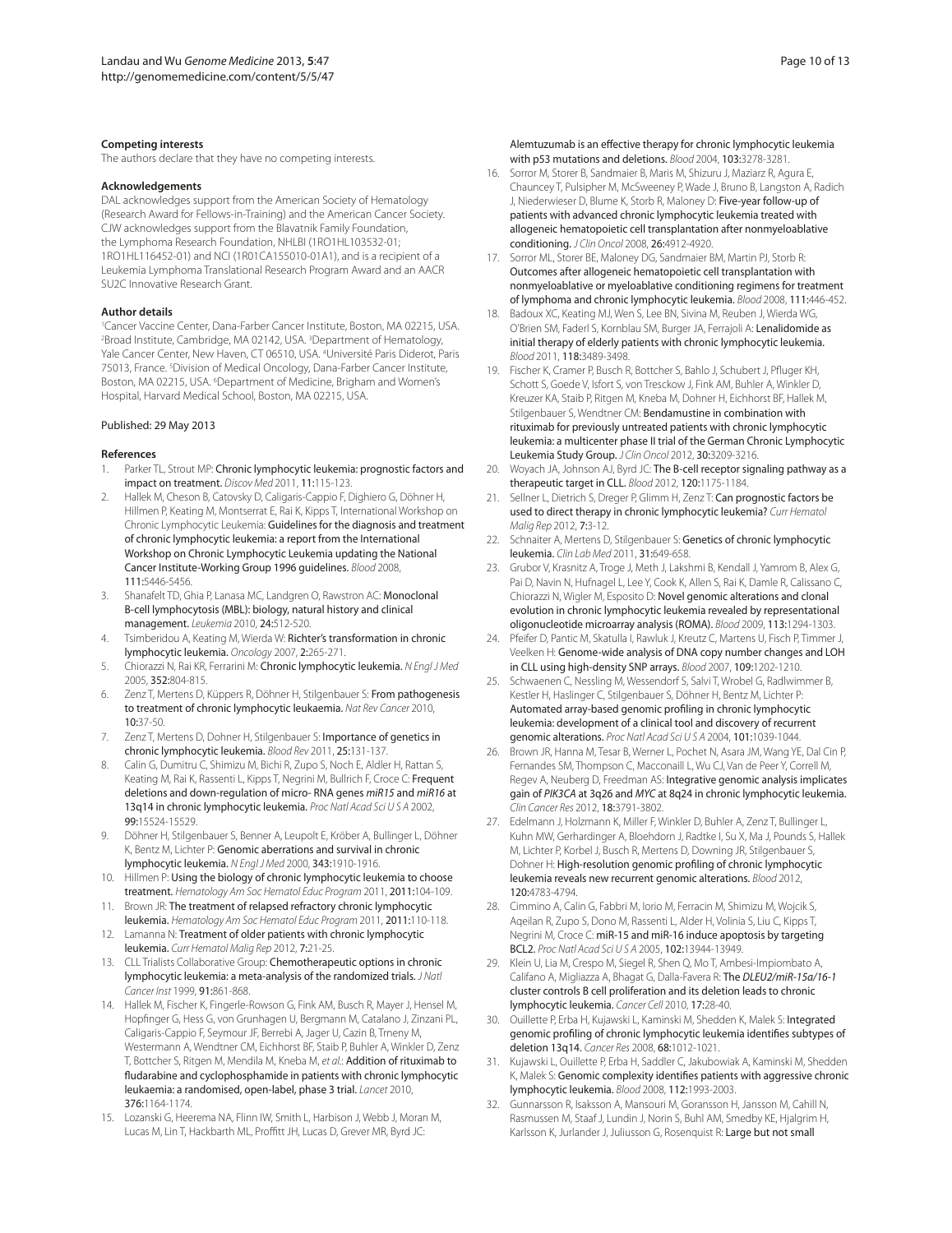copy-number alterations correlate to high-risk genomic aberrations and survival in chronic lymphocytic leukemia: a high-resolution genomic screening of newly diagnosed patients. *Leukemia* 2010, 24:211-215.

- 33. Puente XS, Pinyol M, Quesada V, Conde L, Ordonez GR, Villamor N, Escaramis G, Jares P, Bea S, Gonzalez-Diaz M, Bassaganyas L, Baumann T, Juan M, Lopez-Guerra M, Colomer D, Tubio JM, Lopez C, Navarro A, Tornador C, Aymerich M, Rozman M, Hernandez JM, Puente DA, Freije JM, Velasco G, Gutierrez-Fernandez A, Costa D, Carrio A, Guijarro S, Enjuanes A, *et al*.: Whole-genome sequencing identifies recurrent mutations in chronic lymphocytic leukaemia. *Nature* 2011, 475:101-105.
- 34. Wang L, Lawrence MS, Wan Y, Stojanov P, Sougnez C, Stevenson K, Werner L, Sivachenko A, DeLuca DS, Zhang L, Zhang W, Vartanov AR, Fernandes SM, Goldstein NR, Folco EG, Cibulskis K, Tesar B, Sievers QL, Shefler E, Gabriel S, Hacohen N, Reed R, Meyerson M, Golub TR, Lander ES, Neuberg D, Brown JR, Getz G, Wu CJ: SF3B1 and other novel cancer genes in chronic lymphocytic leukemia. *N Engl J Med* 2011, 365:2497-2506.
- 35. Meyerson M, Gabriel S, Getz G: Advances in understanding cancer genomes through second-generation sequencing. *Nat Rev Genet* 2010, 11:685-696.
- 36. Mardis E, Ding L, Dooling D, Larson D, McLellan M, Chen K, Koboldt D, Fulton R, Delehaunty K, McGrath S, Fulton L, Locke D, Magrini V, Abbott R, Vickery T, Reed J, Robinson J, Wylie T, Smith S, Carmichael L, Eldred J, Harris C, Walker J, Peck J, Du F, Dukes A, Sanderson G, Brummett A, Clark E, McMichael J, *et al.*: Recurring mutations found by sequencing an acute myeloid leukemia genome. *N Engl J Med* 2009, 361:1058-1066.
- 37. Parsons D, Jones S, Zhang X, Lin J, Leary R, Angenendt P, Mankoo P, Carter H, Siu I, Gallia G, Olivi A, McLendon R, Rasheed B, Keir S, Nikolskaya T, Nikolsky Y, Busam D, Tekleab H, Diaz LJ, Hartigan J, Smith D, Strausberg R, Marie S, Shinjo S, Yan H, Riggins G, Bigner D, Karchin R, Papadopoulos N, Parmigiani G, *et al.*: An integrated genomic analysis of human glioblastoma multiforme. *Science* 2008, 321:1807-1812.
- 38. Stephens PJ, Greenman CD, Fu B, Yang F, Bignell GR, Mudie LJ, Pleasance ED, Lau KW, Beare D, Stebbings LA, McLaren S, Lin ML, McBride DJ, Varela I, Nik-Zainal S, Leroy C, Jia M, Menzies A, Butler AP, Teague JW, Quail MA, Burton J, Swerdlow H, Carter NP, Morsberger LA, Iacobuzio-Donahue C, Follows GA, Green AR, Flanagan AM, Stratton MR, *et al.*: Massive genomic rearrangement acquired in a single catastrophic event during cancer development. *Cell* 2011, 144:27-40.
- 39. Fabbri G, Rasi S, Rossi D, Trifonov V, Khiabanian H, Ma J, Grunn A, Fangazio M, Capello D, Monti S, Cresta S, Gargiulo E, Forconi F, Guarini A, Arcaini L, Paulli M, Laurenti L, Larocca LM, Marasca R, Gattei V, Oscier D, Bertoni F, Mullighan CG, Foa R, Pasqualucci L, Rabadan R, Dalla-Favera R, Gaidano G: Analysis of the chronic lymphocytic leukemia coding genome: role of *NOTCH1* mutational activation. *J Exp Med* 2011, 208:1389-1401.
- 40. Quesada V, Conde L, Villamor N, Ordonez GR, Jares P, Bassaganyas L, Ramsay AJ, Bea S, Pinyol M, Martinez-Trillos A, Lopez-Guerra M, Colomer D, Navarro A, Baumann T, Aymerich M, Rozman M, Delgado J, Gine E, Hernandez JM, Gonzalez-Diaz M, Puente DA, Velasco G, Freije JM, Tubio JM, Royo R, Gelpi JL, Orozco M, Pisano DG, Zamora J, Vazquez M, *et al.*: Exome sequencing identifies recurrent mutations of the splicing factor *SF3B1* gene in chronic lymphocytic leukemia. *Nat Genet* 2012, 44:47-52.
- 41. Wood L, Parsons D, Jones S, Lin J, Sjöblom T, Leary R, Shen D, Boca S, Barber T, Ptak J, Silliman N, Szabo S, Dezso Z, Ustyanksky V, Nikolskaya T, Nikolsky Y, Karchin R, Wilson P, Kaminker J, Zhang Z, Croshaw R, Willis J, Dawson D, Shipitsin M, Willson J, Sukumar S, Polyak K, Park B, Pethiyagoda C, Pant P, *et al.*: The genomic landscapes of human breast and colorectal cancers. *Science* 2007, 318:1108-1113.
- 42. Oberg C, Li J, Pauley A, Wolf E, Gurney M, Lendahl U: The Notch intracellular domain is ubiquitinated and negatively regulated by the mammalian Sel-10 homolog. *J Biol Chem* 2001, 276:35847-35853.
- 43. Aster JC, Pear WS, Blacklow SC: Notch signaling in leukemia. *Annu Rev Pathol*  2008, 3:587-613.
- 44. Balatti V, Bottoni A, Palamarchuk A, Alder H, Rassenti LZ, Kipps TJ, Pekarsky Y, Croce CM: *NOTCH1* mutations in CLL associated with trisomy 12. *Blood*  2012, 119:329-331.
- 45. Mansouri L, Cahill N, Gunnarsson R, Smedby KE, Tjonnfjord E, Hjalgrim H, Juliusson G, Geisler C, Rosenquist R: *NOTCH1* and *SF3B1* mutations can be added to the hierarchical prognostic classification in chronic lymphocytic leukemia. *Leukemia* 2013, 27:512-514.
- 46. Rossi D, Rasi S, Spina V, Bruscaggin A, Monti S, Ciardullo C, Deambrogi C, Khiabanian H, Serra R, Bertoni F, Forconi F, Laurenti L, Marasca R, Dal-Bo M,

Rossi FM, Bulian P, Nomdedeu J, Del Poeta G, Gattei V, Pasqualucci L, Rabadan R, Foa R, Dalla-Favera R, Gaidano G: Integrated mutational and cytogenetic analysis identifies new prognostic subgroups in chronic lymphocytic leukemia. *Blood* 2013, 121:1403-1412.

- 47. Villamor N, Conde L, Martinez-Trillos A, Cazorla M, Navarro A, Bea S, Lopez C, Colomer D, Pinyol M, Aymerich M, Rozman M, Abrisqueta P, Baumann T, Delgado J, Gine E, Gonzalez-Diaz M, Hernandez JM, Colado E, Payer AR, Rayon C, Navarro B, Jose Terol M, Bosch F, Quesada V, Puente XS, Lopez-Otin C, Jares P, Pereira A, Campo E, Lopez-Guillermo A: *NOTCH1* mutations identify a genetic subgroup of chronic lymphocytic leukemia patients with high risk of transformation and poor outcome. *Leukemia* 2012, 27:1100-1106.
- 48. Shedden K, Li Y, Ouillette P, Malek SN: Characteristics of chronic lymphocytic leukemia with somatically acquired mutations in *NOTCH1* exon 34. *Leukemia* 2012, 26:1108-1110.
- 49. Lin SC, Lo YC, Wu H: Helical assembly in the MyD88-IRAK4-IRAK2 complex in TLR/IL-1R signalling. *Nature* 2010, 465:885-890.
- 50. Kawagoe T, Sato S, Matsushita K, Kato H, Matsui K, Kumagai Y, Saitoh T, Kawai T, Takeuchi O, Akira S: Sequential control of Toll-like receptor-dependent responses by IRAK1 and IRAK2. *Nat Immunol* 2008, 9:684-691.
- 51. Ngo VN, Young RM, Schmitz R, Jhavar S, Xiao W, Lim KH, Kohlhammer H, Xu W, Yang Y, Zhao H, Shaffer AL, Romesser P, Wright G, Powell J, Rosenwald A, Muller-Hermelink HK, Ott G, Gascoyne RD, Connors JM, Rimsza LM, Campo E, Jaffe ES, Delabie J, Smeland EB, Fisher RI, Braziel RM, Tubbs RR, Cook JR, Weisenburger DD, Chan WC, *et al.*: Oncogenically active *MYD88* mutations in human lymphoma. *Nature* 2011, 470:115-119.
- 52. Gonzalez-Aguilar A, Idbaih A, Boisselier B, Habbita N, Rossetto M, Laurenge A, Bruno A, Jouvet A, Polivka M, Adam C, Figarella-Branger D, Miquel C, Vital A, Ghesquieres H, Gressin R, Delwail V, Taillandier L, Chinot O, Soubeyran P, Gyan E, Choquet S, Houillier C, Soussain C, Tanguy ML, Marie Y, Mokhtari K, Hoang-Xuan K: Recurrent mutations of *MYD88* and *TBL1XR1* in primary central nervous system lymphomas. *Clin Cancer Res* 2012, 18:5203-5211.
- 53. Treon SP, Xu L, Yang G, Zhou Y, Liu X, Cao Y, Sheehy P, Manning RJ, Patterson CJ, Tripsas C, Arcaini L, Pinkus GS, Rodig SJ, Sohani AR, Harris NL, Laramie JM, Skifter DA, Lincoln SE, Hunter ZR: MYD88 L265P somatic mutation in Waldenström's macroglobulinemia. *N Engl J Med* 2012, 367:826-833.
- 54. Treon SP, Hunter ZR, Matous J, Joyce RM, Mannion B, Advani R, Cook D, Songer J, Hill J, Kaden BR, Sharon D, Steiss R, Leleu X, Branagan AR, Badros A: Multicenter clinical trial of bortezomib in relapsed/refractory Waldenstrom's macroglobulinemia: results of WMCTG Trial 03-248. *Clin Cancer Res* 2007, 13:3320-3325.
- 55. Qiu Y, Kung HJ: Signaling network of the Btk family kinases. *Oncogene* 2000, 19:5651-5661.
- 56. Ramsay AJ, Rodriguez D, Villamor N, Kwarciak A, Tejedor JR, Valcarcel J, López-Guillermo A, Martinez-Trillos A, Puente XS, Campo E, Lopez-Otin C, Quesada V: Frequent somatic mutations in components of the RNA processing machinery in chronic lymphocytic leukemia. *Leukemia* 2012. doi: 10.1038/leu.2012.344.
- 57. Shalek AK, Gaublomme JT, Wang L, Yosef N, Chevrier N, Andersen MS, Robinson JT, Pochet N, Neuberg D, Gertner RS, Amit I, Brown JR, Hacohen N, Regev A, Wu CJ, Park H: Nanowire-mediated delivery enables functional interrogation of primary immune cells: application to the analysis of chronic lymphocytic leukemia. *Nano Lett* 2012, 12:6498-6504.
- 58. Lu D, Zhao Y, Tawatao R, Cottam HB, Sen M, Leoni LM, Kipps TJ, Corr M, Carson DA: Activation of the Wnt signaling pathway in chronic lymphocytic leukemia. *Proc Natl Acad Sci U S A* 2004, 101:3118-3123.
- 59. Rossi D, Fangazio M, Rasi S, Vaisitti T, Monti S, Cresta S, Chiaretti S, Del Giudice I, Fabbri G, Bruscaggin A, Spina V, Deambrogi C, Marinelli M, Fama R, Greco M, Daniele G, Forconi F, Gattei V, Bertoni F, Deaglio S, Pasqualucci L, Guarini A, Dalla-Favera R, Foa R, Gaidano G: Disruption of *BIRC3* associates with fludarabine chemorefractoriness in *TP53* wild-type chronic lymphocytic leukemia. *Blood* 2012, 119:2854-2862.
- 60. Vallabhapurapu S, Karin M: Regulation and function of NF-κB transcription factors in the immune system. *Annu Rev Immunol* 2009, 27:693-733.
- 61. Gaidano G, Foa R, Dalla-Favera R: Molecular pathogenesis of chronic lymphocytic leukemia. *J Clin Invest* 2012, 122:3432-3438.
- 62. Rossi D, Deaglio S, Dominguez-Sola D, Rasi S, Vaisitti T, Agostinelli C, Spina V, Bruscaggin A, Monti S, Cerri M, Cresta S, Fangazio M, Arcaini L, Lucioni M, Marasca R, Thieblemont C, Capello D, Facchetti F, Kwee I, Pileri SA, Foa R, Bertoni F, Dalla-Favera R, Pasqualucci L, Gaidano G: Alteration of *BIRC3* and multiple other NF-κB pathway genes in splenic marginal zone lymphoma. *Blood* 2011, 118:4930-4934.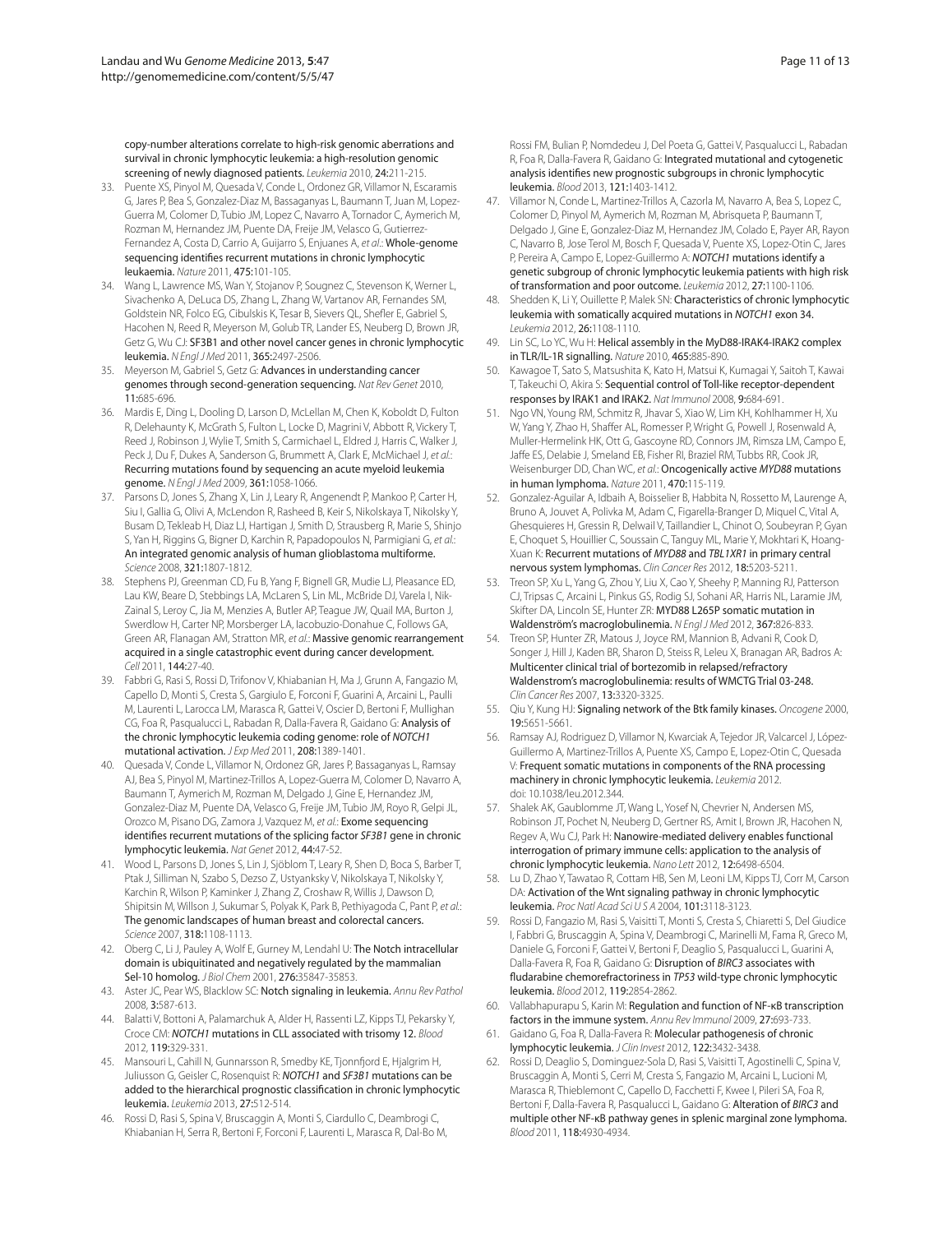- 63. Wan Y, Wu CJ: *SF3B1* mutations in chronic lymphocytic leukemia. *Blood*  2013. doi: 10.1182/blood-2013-02-427641.
- 64. Wahl MC, Will CL, Luhrmann R: The spliceosome: design principles of a dynamic RNP machine. *Cell* 2009, 136:701-718.
- 65. Yoshida K, Sanada M, Shiraishi Y, Nowak D, Nagata Y, Yamamoto R, Sato Y, Sato-Otsubo A, Kon A, Nagasaki M, Chalkidis G, Suzuki Y, Shiosaka M, Kawahata R, Yamaguchi T, Otsu M, Obara N, Sakata-Yanagimoto M, Ishiyama K, Mori H, Nolte F, Hofmann WK, Miyawaki S, Sugano S, Haferlach C, Koeffler HP, Shih LY, Haferlach T, Chiba S, Nakauchi H, *et al.*: Frequent pathway mutations of splicing machinery in myelodysplasia. *Nature* 2011, 478:64-69.
- 66. Makishima H, Visconte V, Sakaguchi H, Jankowska AM, Abu Kar S, Jerez A, Przychodzen B, Bupathi M, Guinta K, Afable MG, Sekeres MA, Padgett RA, Tiu RV, Maciejewski JP: Mutations in the spliceosome machinery, a novel and ubiquitous pathway in leukemogenesis. *Blood* 2012, 119:3203-3210.
- 67. Graubert TA, Shen D, Ding L, Okeyo-Owuor T, Lunn CL, Shao J, Krysiak K, Harris CC, Koboldt DC, Larson DE, McLellan MD, Dooling DJ, Abbott RM, Fulton RS, Schmidt H, Kalicki-Veizer J, O'Laughlin M, Grillot M, Baty J, Heath S, Frater JL, Nasim T, Link DC, Tomasson MH, Westervelt P, DiPersio JF, Mardis ER, Ley TJ, Wilson RK, Walter MJ: Recurrent mutations in the *U2AF1* splicing factor in myelodysplastic syndromes. *Nat Genet* 2012, 44:53-57.
- 68. Papaemmanuil E, Cazzola M, Boultwood J, Malcovati L, Vyas P, Bowen D, Pellagatti A, Wainscoat JS, Hellstrom-Lindberg E, Gambacorti-Passerini C, Godfrey AL, Rapado I, Cvejic A, Rance R, McGee C, Ellis P, Mudie LJ, Stephens PJ, McLaren S, Massie CE, Tarpey PS, Varela I, Nik-Zainal S, Davies HR, Shlien A, Jones D, Raine K, Hinton J, Butler AP, Teague JW, *et al.*: Somatic *SF3B1* mutation in myelodysplasia with ring sideroblasts. *N Engl J Med* 2011, 365:1384-1395.
- 69. Rossi D, Bruscaggin A, Spina V, Rasi S, Khiabanian H, Messina M, Fangazio M, Vaisitti T, Monti S, Chiaretti S, Guarini A, Del Giudice I, Cerri M, Cresta S, Deambrogi C, Gargiulo E, Gattei V, Forconi F, Bertoni F, Deaglio S, Rabadan R, Pasqualucci L, Foa R, Dalla-Favera R, Gaidano G: Mutations of the *SF3B1* splicing factor in chronic lymphocytic leukemia: association with progression and fludarabine-refractoriness. *Blood* 2011, 118:6904-6908.
- 70. Damm F, Thol F, Kosmider O, Kade S, Loffeld P, Dreyfus F, Stamatoullas-Bastard A, Tanguy-Schmidt A, Beyne-Rauzy O, de Botton S, Guerci-Bresler A, Gohring G, Schlegelberger B, Ganser A, Bernard OA, Fontenay M, Heuser M: *SF3B1* mutations in myelodysplastic syndromes: clinical associations and prognostic implications. *Leukemia* 2012, 26:1137-1140.
- 71. Imielinski M, Berger AH, Hammerman PS, Hernandez B, Pugh TJ, Hodis E, Cho J, Suh J, Capelletti M, Sivachenko A, Sougnez C, Auclair D, Lawrence MS, Stojanov P, Cibulskis K, Choi K, de Waal L, Sharifnia T, Brooks A, Greulich H, Banerji S, Zander T, Seidel D, Leenders F, Ansen S, Ludwig C, Engel-Riedel W, Stoelben E, Wolf J, Goparju C, *et al.*: Mapping the hallmarks of lung adenocarcinoma with massively parallel sequencing. *Cell* 2012, 150:1107-1120.
- 72. Harbour JW, Roberson ED, Anbunathan H, Onken MD, Worley LA, Bowcock AM: Recurrent mutations at codon 625 of the splicing factor *SF3B1* in uveal melanoma. *Nat Genet* 2013, 45:133-135.
- 73. Kotake Y, Sagane K, Owa T, Mimori-Kiyosue Y, Shimizu H, Uesugi M, Ishihama Y, Iwata M, Mizui Y: Splicing factor SF3b as a target of the antitumor natural product pladienolide. *Nat Chem Biol* 2007, 3:570-575.
- 74. Cazzola M, Rossi M, Malcovati L: Biologic and clinical significance of somatic mutations of *SF3B1* in myeloid and lymphoid neoplasms. *Blood* 2013, 121:260-269.
- 75. Landau D, Carter S, Stojanov P, McKenna A, Stevenson K, Lawrence M, Sougnez C, Stewart C, Sivachenko A, Wang L, Wan Y, Zhang W, Shukla S, Vartanov A, Fernandes S, Saskena G, Cibulskis K, Tesar B, Gabriel S, Hacohen N, Meyerson M, Lander E, Neuberg D, Brown J, Getz G, Wu C: Evolution and impact of subclonal mutations in chronic lymphocytic leukemia. *Cell* 2013, 152:714-726.
- 76. Greco M, Capello D, Bruscaggin A, Spina V, Rasi S, Monti S, Ciardullo C, Cresta S, Fangazio M, Gaidano G, Foa R, Rossi D: Analysis of *SF3B1* mutations in monoclonal B-cell lymphocytosis. *Hematol Oncol* 2013, 31:54-55.
- 77. Nowell PC: The clonal evolution of tumor cell populations. *Science* 1976, 194:23-28.
- 78. Shanafelt TD, Hanson C, Dewald GW, Witzig TE, LaPlant B, Abrahamzon J, Jelinek DF, Kay NE: Karyotype evolution on fluorescent in situ hybridization analysis is associated with short survival in patients with chronic lymphocytic leukemia and is related to CD49d expression. *J Clin Oncol*  2008, 26:e5-6.
- 79. Mullighan CG, Phillips LA, Su X, Ma J, Miller CB, Shurtleff SA, Downing JR: Genomic analysis of the clonal origins of relapsed acute lymphoblastic leukemia. *Science* 2008, 322:1377-1380.
- 80. Ouillette P, Saiya-Cork K, Seymour EK, Li C, Shedden K, Malek SN: Clonal evolution, genomic drivers and effects of therapy in chronic lymphocytic leukemia. *Clin Cancer Res* 2013. doi: 10.1158/1078-0432.CCR-13-0138.
- 81. Carter SL, Cibulskis K, Helman E, McKenna A, Shen H, Zack T, Laird PW, Onofrio RC, Winckler W, Weir BA, Beroukhim R, Pellman D, Levine DA, Lander ES, Meyerson M, Getz G: Absolute quantification of somatic DNA alterations in human cancer. *Nat Biotechnol* 2012, 30:413-421.
- 82. Gerlinger M, Rowan AJ, Horswell S, Larkin J, Endesfelder D, Gronroos E, Martinez P, Matthews N, Stewart A, Tarpey P, Varela I, Phillimore B, Begum S, McDonald NQ, Butler A, Jones D, Raine K, Latimer C, Santos CR, Nohadani M, Eklund AC, Spencer-Dene B, Clark G, Pickering L, Stamp G, Gore M, Szallasi Z, Downward J, Futreal PA, Swanton C: Intratumor heterogeneity and branched evolution revealed by multiregion sequencing. *N Engl J Med*  2012, 366:883-892.
- 83. Shah SP, Roth A, Goya R, Oloumi A, Ha G, Zhao Y, Turashvili G, Ding J, Tse K, Haffari G, Bashashati A, Prentice LM, Khattra J, Burleigh A, Yap D, Bernard V, McPherson A, Shumansky K, Crisan A, Giuliany R, Heravi-Moussavi A, Rosner J, Lai D, Birol I, Varhol R, Tam A, Dhalla N, Zeng T, Ma K, Chan SK, *et al.*: The clonal and mutational evolution spectrum of primary triple-negative breast cancers. *Nature* 2012, 486:395-399.
- 84. Ding L, Ley TJ, Larson DE, Miller CA, Koboldt DC, Welch JS, Ritchey JK, Young MA, Lamprecht T, McLellan MD, McMichael JF, Wallis JW, Lu C, Shen D, Harris CC, Dooling DJ, Fulton RS, Fulton LL, Chen K, Schmidt H, Kalicki-Veizer J, Magrini VJ, Cook L, McGrath SD, Vickery TL, Wendl MC, Heath S, Watson MA, Link DC, Tomasson MH, *et al.*: Clonal evolution in relapsed acute myeloid leukaemia revealed by whole-genome sequencing. *Nature* 2012, 481:506-510.
- 85. Schuh A, Becq J, Humphray S, Alexa A, Burns A, Clifford R, Feller SM, Grocock R, Henderson S, Khrebtukova I, Kingsbury Z, Luo S, McBride D, Murray L, Menju T, Timbs A, Ross M, Taylor J, Bentley D: Monitoring chronic lymphocytic leukemia progression by whole genome sequencing reveals heterogeneous clonal evolution patterns. *Blood* 2012, 120:4191-4196.
- 86. Wu CJ: CLL clonal heterogeneity: an ecology of competing subpopulations. *Blood* 2012, 120:4117-4118.
- 87. Hanahan D, Weinberg R: The hallmarks of cancer. *Cell* 2000, 100:57-70.
- 88. Sandoval J, Esteller M: Cancer epigenomics: beyond genomics. *Curr Opin Genet Dev* 2012, 22:50-55.
- 89. Baylin SB, Jones PA: A decade of exploring the cancer epigenome biological and translational implications. *Nat Rev Cancer* 2011, 11:726-734.
- 90. Sampath D, Liu C, Vasan K, Sulda M, Puduvalli VK, Wierda WG, Keating MJ: Histone deacetylases mediate the silencing of miR-15a, miR-16, and miR-29b in chronic lymphocytic leukemia. *Blood* 2012, 119:1162-1172.
- 91. Baylin SB: DNA methylation and gene silencing in cancer. *Nat Clin Pract Oncol* 2005, 2 Suppl 1:S4-11.
- 92. Hanada M, Delia D, Aiello A, Stadtmauer E, Reed JC: *bcl-2* gene hypomethylation and high-level expression in B-cell chronic lymphocytic leukemia. *Blood* 1993, 82:1820-1828.
- 93. Yuille M, Condie A, Stone E, Wilsher J, Bradshaw P, Brooks L, Catovsky D: TCL1 is activated by chromosomal rearrangement or by hypomethylation. *Genes Chromosomes Cancer* 2001, 30:336-341.
- 94. Raval A, Tanner S, Byrd J, Angerman E, Perko J, Chen S, Hackanson B, Grever M, Lucas D, Matkovic J, Lin T, Kipps T, Murray F, Weisenburger D, Sanger W, Lynch J, Watson P, Jansen M, Yoshinaga Y, Rosenquist R, de Jong P, Coggill P, Beck S, Lynch H, de la Chapelle A, Plass C: Downregulation of deathassociated protein kinase 1 (DAPK1) in chronic lymphocytic leukemia. *Cell*  2007, 129:879-890.
- 95. Cahill N, Bergh AC, Kanduri M, Goransson-Kultima H, Mansouri L, Isaksson A, Ryan F, Smedby KE, Juliusson G, Sundstrom C, Rosen A, Rosenquist R: 450Karray analysis of chronic lymphocytic leukemia cells reveals global DNA methylation to be relatively stable over time and similar in resting and proliferative compartments. *Leukemia* 2013, 27:150-158.
- Rahmatpanah F, Carstens S, Hooshmand S, Welsh E, Sjahputera O, Taylor K, Bennett L, Shi H, Davis J, Arthur G, Shanafelt T, Kay N, Wooldridge J, Caldwell C: Large-scale analysis of DNA methylation in chronic lymphocytic leukemia. *Epigenomics* 2009, 1:39-61.
- 97. Baer C, Claus R, Frenzel LP, Zucknick M, Park YJ, Gu L, Weichenhan D, Fischer M, Pallasch CP, Herpel E, Rehli M, Byrd JC, Wendtner CM, Plass C: Extensive promoter DNA hypermethylation and hypomethylation is associated with